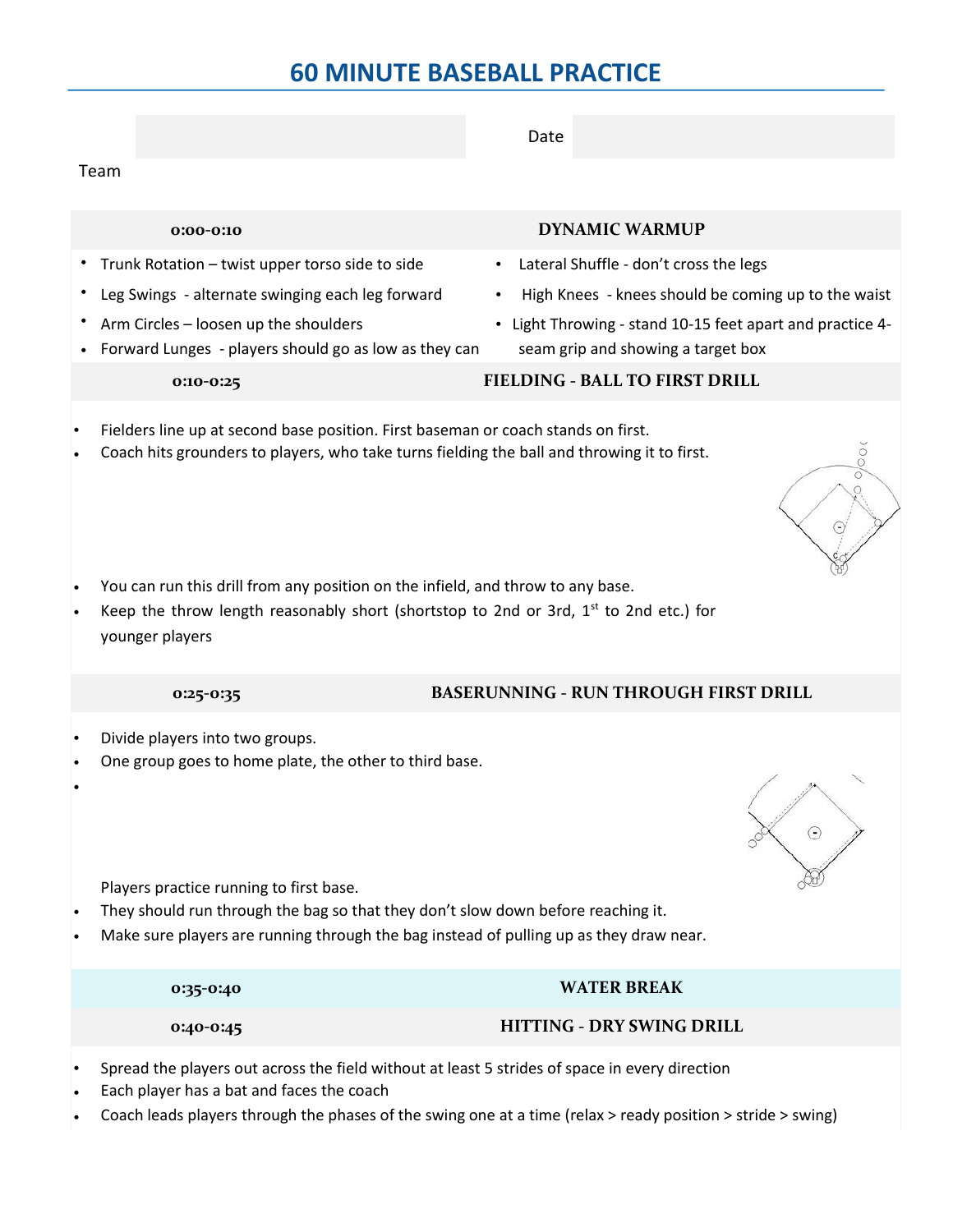|                                     |                                                                                                                                    | Date                         |
|-------------------------------------|------------------------------------------------------------------------------------------------------------------------------------|------------------------------|
|                                     | Team                                                                                                                               |                              |
| $\bullet$                           | Focus on a smooth, controlled swing. Be short to the ball and long after it                                                        |                              |
|                                     | 0:50-1:00                                                                                                                          | HITTING - FROM THE TEE DRILL |
| $\bullet$<br>$\bullet$<br>$\bullet$ | Players take turns hitting off the tee against a full defense.<br>Look for proper mechanics and concentration on each swing        | W                            |
| $\bullet$                           | Try moving the tee to simulate inside, middle and outside pitches<br>Switch to soft toss or live pitches for more advanced players |                              |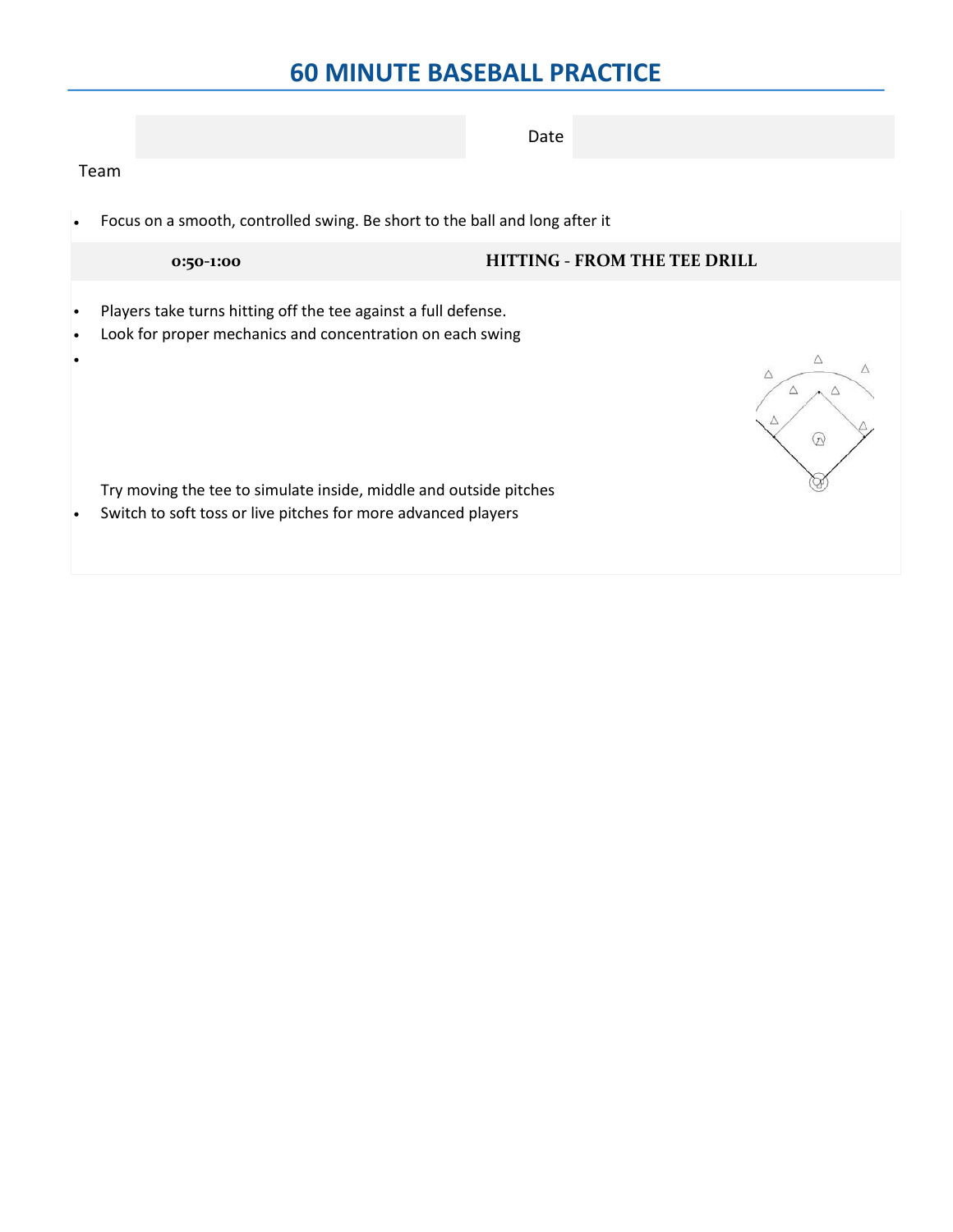|           |                                                                                                                                                           | Date                                                    |                                    |
|-----------|-----------------------------------------------------------------------------------------------------------------------------------------------------------|---------------------------------------------------------|------------------------------------|
|           | Team                                                                                                                                                      |                                                         |                                    |
|           |                                                                                                                                                           |                                                         |                                    |
|           |                                                                                                                                                           |                                                         |                                    |
|           | 0:00-0:05                                                                                                                                                 | <b>DYNAMIC WARMUP</b>                                   |                                    |
|           | Trunk Rotation - twist upper torso side to side                                                                                                           | High Knees - knees should be coming up to the waist     |                                    |
|           | Arm Circles - loosen up the shoulders                                                                                                                     | • Light Throwing - stand 10-15 feet apart - practice 4- |                                    |
|           | Forward Lunges - players should go as low as they can                                                                                                     | seam grip and showing a target box                      |                                    |
|           | 0:05-0:20                                                                                                                                                 | <b>FIELDING - CATCH THE FLIES</b>                       |                                    |
| $\bullet$ | Players form three lines in outfield.                                                                                                                     |                                                         | $\circ$<br>$\circ$                 |
| $\bullet$ | Coach hits flies balls to players who field the ball and throw it back in.                                                                                |                                                         |                                    |
| $\bullet$ | Dropped balls are usually caused by improper approach to the ball and then a lack of                                                                      |                                                         |                                    |
|           | concentration. Emphasize those areas and help your players learn by repetition.                                                                           |                                                         |                                    |
|           |                                                                                                                                                           |                                                         |                                    |
|           | 0:20-0:35                                                                                                                                                 | <b>FIELDING - LINE THROW RELAY DRILL</b>                |                                    |
| $\bullet$ | Separate your team into groups of four. Each group forms a relay line.                                                                                    |                                                         |                                    |
| ٠         | Player 1 starts on the first baseline, player 2 in the middle of the infield, player 3 on                                                                 |                                                         |                                    |
|           | the edge of the infield, and player 4 in the outfield.                                                                                                    |                                                         |                                    |
| $\bullet$ | On the coach's signal, player 1 throws to 2, who throws back to 1. Then player 1                                                                          |                                                         |                                    |
|           | throws to 3 who relays to 2, who throws to 1. Then player 1 throws all the way to 4,                                                                      |                                                         |                                    |
|           | who relays back to 3, who relays back to 2, who throws to 1.                                                                                              |                                                         |                                    |
| ٠         | The team that completes the relay the fastest wins.                                                                                                       |                                                         |                                    |
| ٠         | To add difficulty, change the sequence of throws so the players have to remember                                                                          |                                                         | where the ball is going each time. |
|           | If, at any point there is dropped throw, the team must start over                                                                                         |                                                         |                                    |
|           | 0:35-0:40                                                                                                                                                 | <b>WATER BREAK</b>                                      |                                    |
|           |                                                                                                                                                           |                                                         |                                    |
|           | 0:40-1:00                                                                                                                                                 | FIELDING - PEPPER DRILL                                 |                                    |
| $\bullet$ | Divide team into two stations and switch after 10 minutes                                                                                                 |                                                         |                                    |
| ٠         | Station #1 - Pepper Fielding Drill: Coach hits grounders and line drives to the<br>players in random order. Players must field the ball or be eliminated. |                                                         |                                    |
| ٠         | Players must communicate with one another to avoid collisions.                                                                                            |                                                         |                                    |
|           | The focus should be on: reading, reacting, and making a good throw back to home                                                                           |                                                         |                                    |
|           | 0:40-1:00                                                                                                                                                 | HITTING - EYE ON THE SPOT DRILL                         |                                    |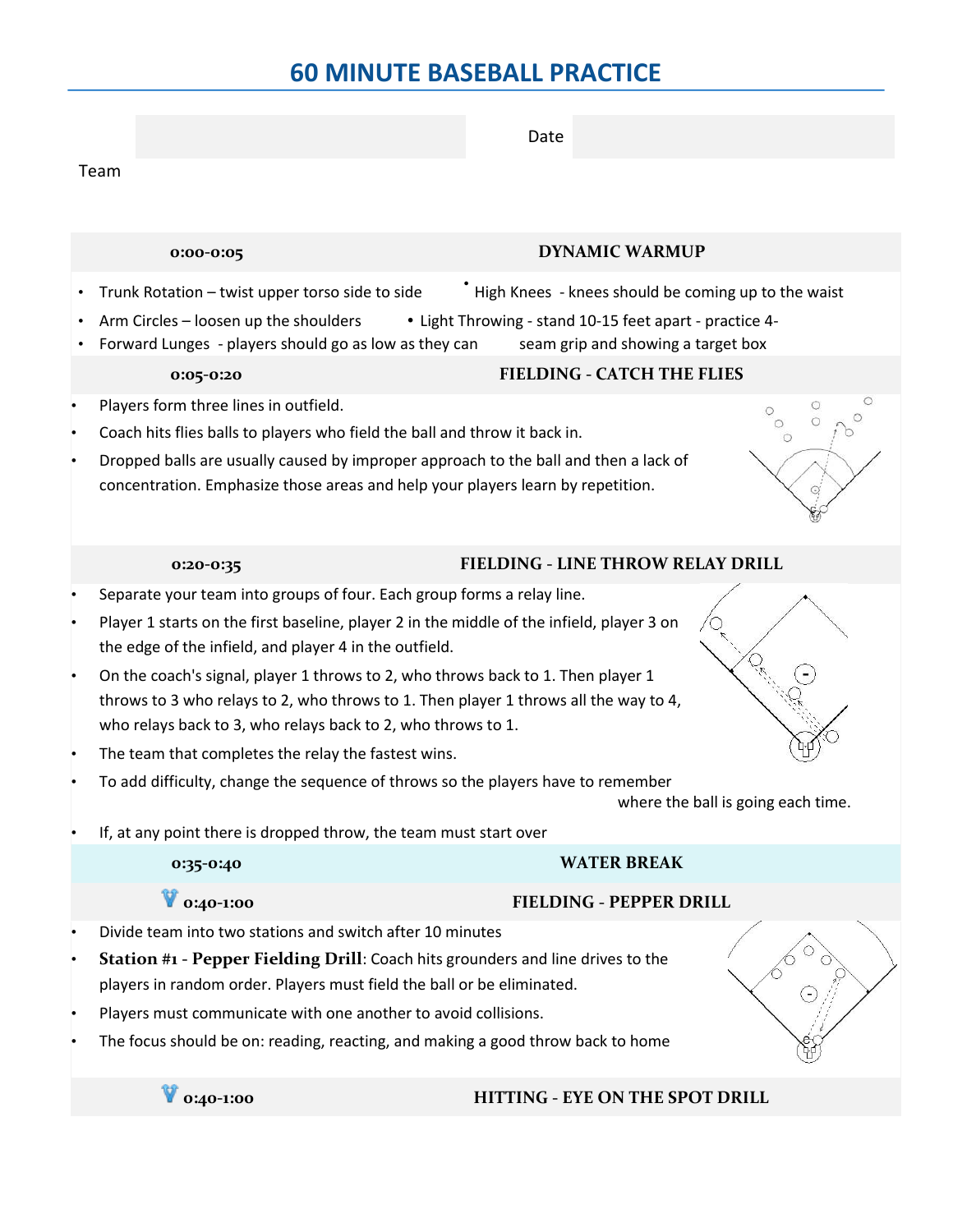Date

## Team

- Divide team into two stations and switch after 10 minutes
- **Station #2 - Eye on the Spot Hitting Drill:** Set players up at several tees facing a net or fence. Put a dime size dot on the backside of the ball, just above the halfway circumference of the ball. Place the ball with the spot facing the back of the plate.
- Hitters focus on the spot and use proper mechanics to hit the ball into a fence or net

This drill is designed to get players to keep their eye on a certain spot on the ball, which increases concentration and focus

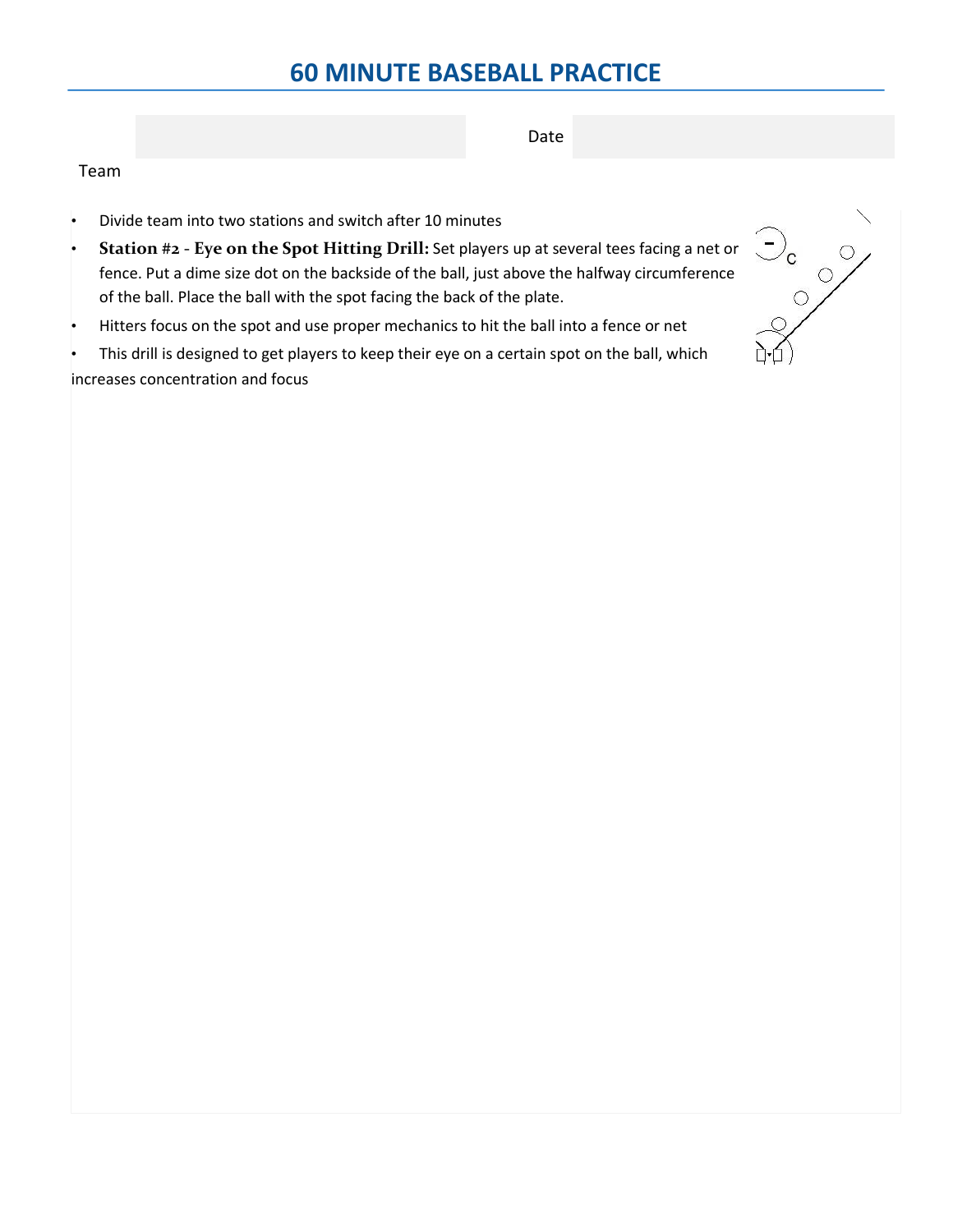|      |                                                                                                                                                                                                                                                                                                                                                               | Date                                                                                                                                                                                         |
|------|---------------------------------------------------------------------------------------------------------------------------------------------------------------------------------------------------------------------------------------------------------------------------------------------------------------------------------------------------------------|----------------------------------------------------------------------------------------------------------------------------------------------------------------------------------------------|
| Team |                                                                                                                                                                                                                                                                                                                                                               |                                                                                                                                                                                              |
|      | $0:00-0:10$                                                                                                                                                                                                                                                                                                                                                   | <b>DYNAMIC WARMUP</b>                                                                                                                                                                        |
|      | Trunk Rotation - twist upper torso side to side<br>Leg Swings - alternate swinging each leg forward<br>Arm Circles - loosen up the shoulders<br>Forward Lunges - players should go as low as they can                                                                                                                                                         | Lateral Shuffle - don't cross the legs<br>High Knees - knees should be coming up to the waist<br>Light Throwing - stand 10-15 feet apart and practice<br>4seam grip and showing a target box |
|      | 0:10-0:25                                                                                                                                                                                                                                                                                                                                                     | HITTING - SWING DOWN DRILL                                                                                                                                                                   |
|      | Batters hit off tee or coach can pitch. Fielders at infield positions.<br>Batter hits ball using a downward swing and fielders play the ball to first.<br>This drill helps prevent swinging upward and creating weak pop flies.<br>Watch for good hitting form and that players are keeping their eyes on the ball and then<br>swinging down not level or up. |                                                                                                                                                                                              |
|      | 0:25-0:40                                                                                                                                                                                                                                                                                                                                                     | FIELDING STATION - CLOSEST BASE DRILL                                                                                                                                                        |
|      | Fielders go to second base (or first or third) and work on fielding ground balls and throwing<br>to the close base.                                                                                                                                                                                                                                           |                                                                                                                                                                                              |
|      | Focus on fielding fundamentals and throwing mechanics<br>Pitchers go to their own area and work on grip, windu and delivery                                                                                                                                                                                                                                   |                                                                                                                                                                                              |
|      | 0:40-0:45                                                                                                                                                                                                                                                                                                                                                     | <b>WATER BREAK</b>                                                                                                                                                                           |
|      | $0:45-55$                                                                                                                                                                                                                                                                                                                                                     | HITTING - CONTACT AND FREEZE DRILL                                                                                                                                                           |

• Batters line up with at least 5 feet of space in each direction and facing the Coach.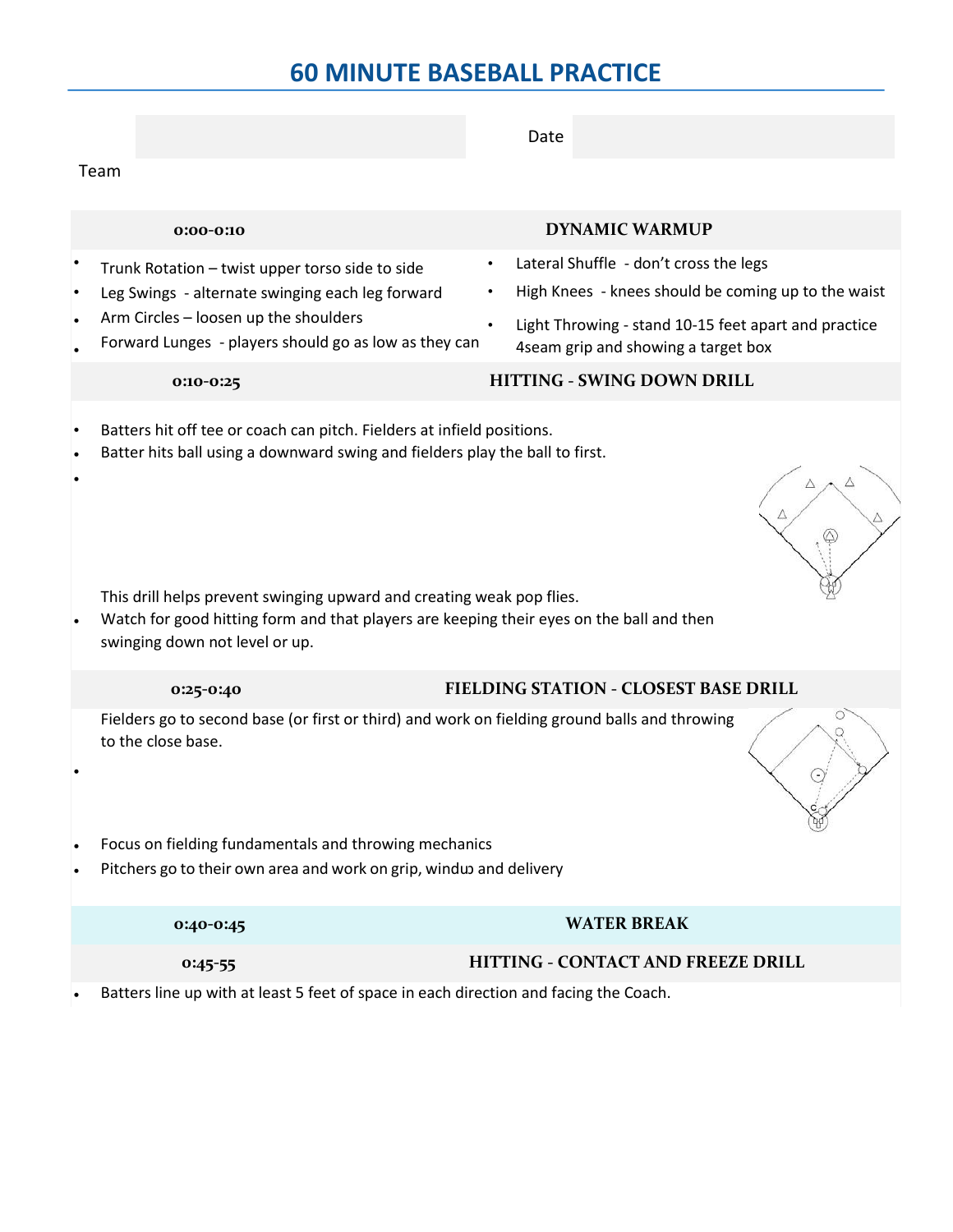Team • Coach calls out a certain pitch (for example, low and outside, inside high, down the middle, curve, slider, etc.) and batters immediately take the appropriate swing and freeze where

• Coach observes the swings and ending bat position and makes corrections

## **0:55-1:00 BASERUNNING RELAY**

they would make contact with the ball.

- Divide team into two groups put one group at home, the other at second base.
- On the coaches' signal for players to take off, the players on second sprint towards third, and then home, first, and back to second to tag their next teammate.
- The runners from home do the same thing, only they round the bases in the correct order. The teams will continue to do this, tagging the next player in line when they reach their team bag, until all players on a team have completed a circuit.







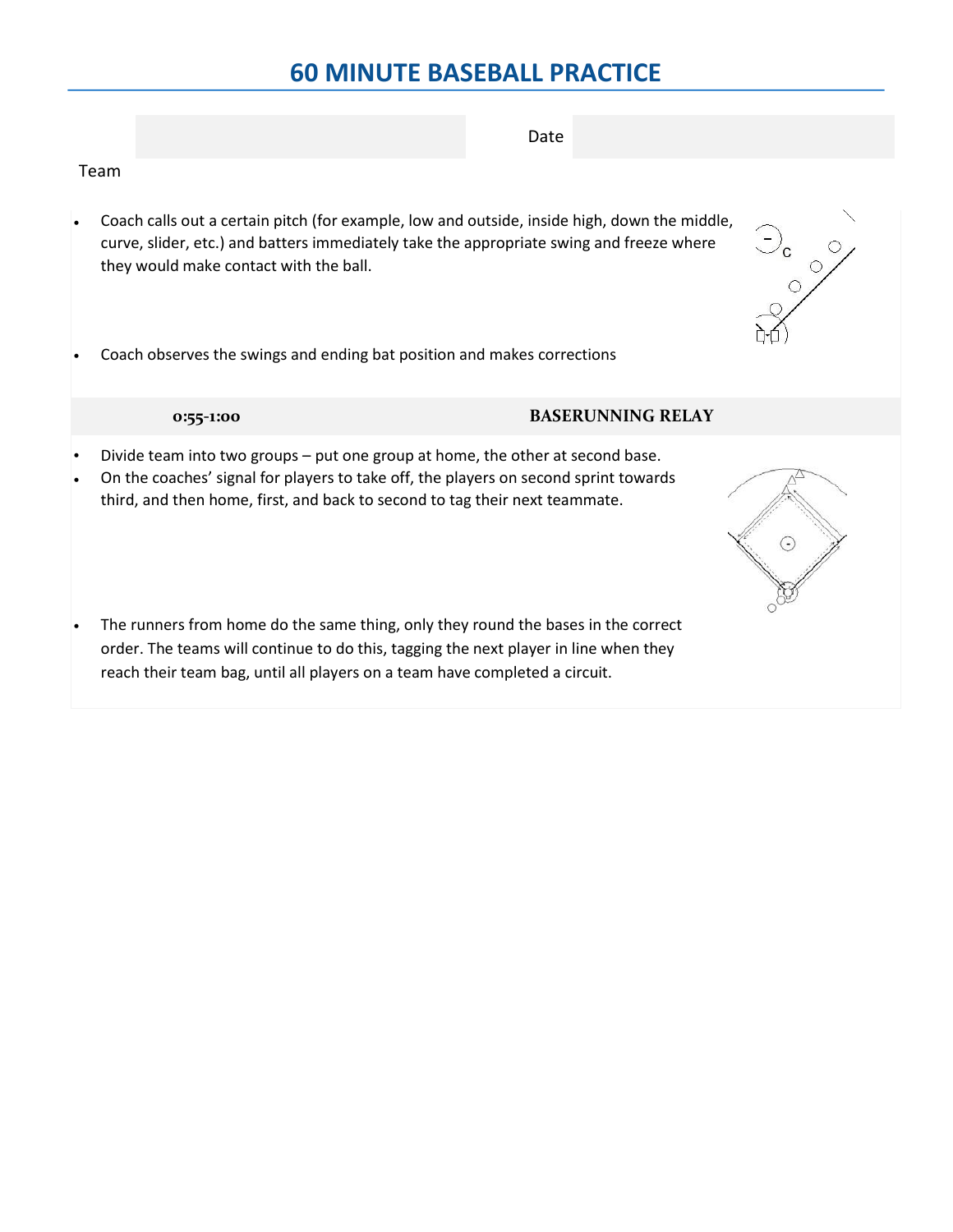Date

### **0:00-0:10 DYNAMIC WARMUP**

- • Trunk Rotation – twist upper torso side to side
- Leg Swings - alternate swinging each leg forward Arm Circles – loosen up the shoulders
- Forward Lunges - players should go as low as they can
- Lateral Shuffle don't cross the legs
- High Knees knees should be coming up to the waist
- Light Throwing stand 10-15 feet apart practice 4seam grip and showing a target box

## **0:10-0:25 FIELDING - KNOW WHERE TO GO DRILL**

- Players learn their responsibilities out in the field.
- You need an entire infield to start, and you can add the outfielders later, and also you can switch up the situation by adding runners in different situations for the players on the field to see.
- Make a game of it by rewarding the players who get to their positions first, after a scenario is called out.



• Further, to make the drill more interesting, you can add batting into the mix. You can run two drills at once: this one, and batters trying to hit a ground ball through the infield. This will help both sides.

## **0:25-0:40 FIELDING/BASERUNNING - TAG OUT DRILL**

- Coach hits grounders to the infield with a runner on second base.
- Players must understand that the runner can stay at second or go to third. If he runs, then they can go to third and make a tag out. If the runner doesn't go, then the infielder can look the runner off and then throw to first.

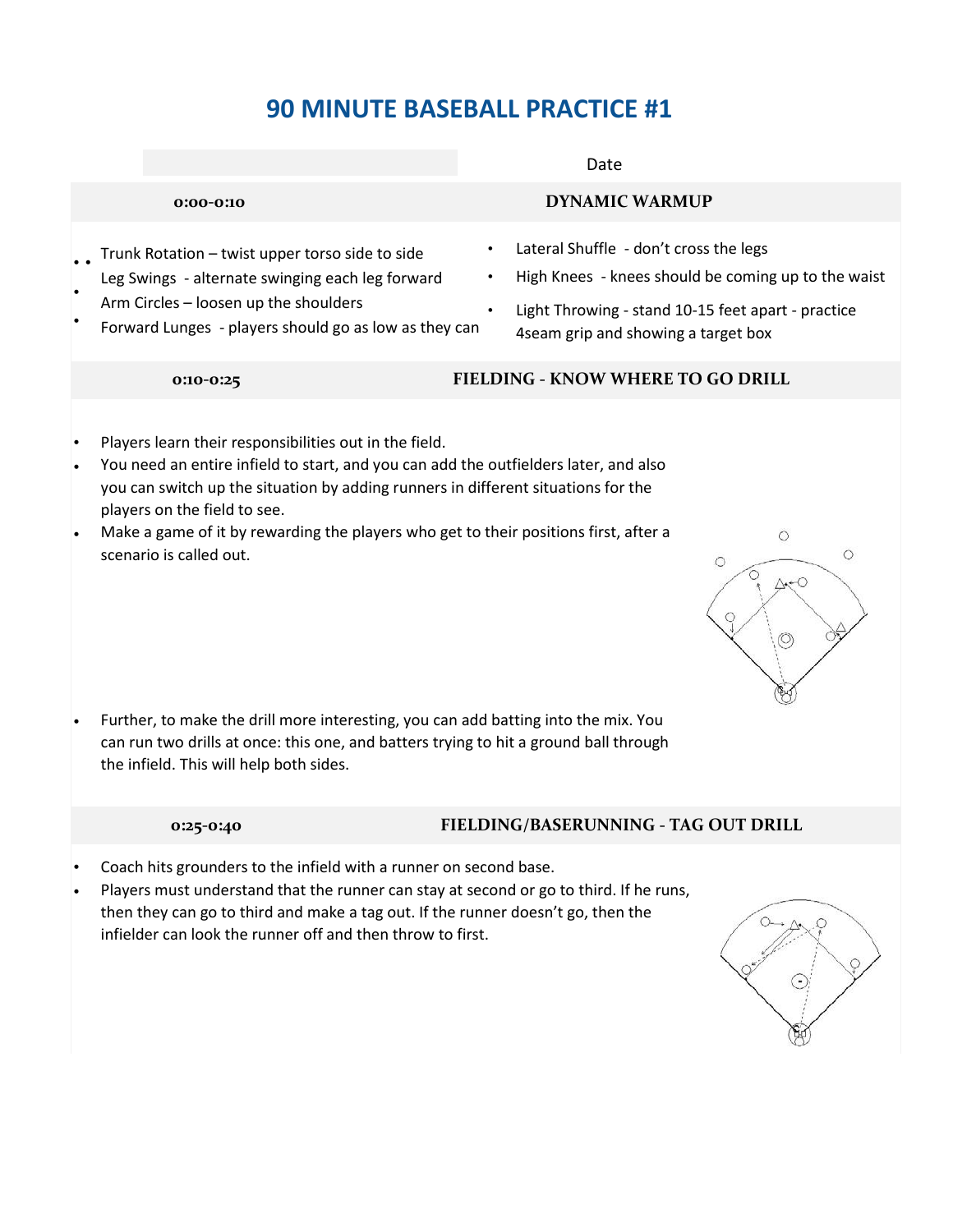• Other variations include hitting shallow fly balls into the outfield and then trying to tag out the tagged up runner. You can also hit line drives through the infield and if the players catch it, they have to throw to the base with the runner to try to get them out.

### **0:40-0:45 WATER BREAK**

### **0:45-1:00 BASERUNNING - TAG UP DRILL**

- Players learn how to properly tag up on fly balls.
- Put runners at all the bases.
- Coach goes to mound, tosses himself a fly ball and runners tag up and run to next base – with a player at home going to first.
- Other coaches or players can sit and be the judge to see if players leave bases too early, or if they are not tagged up when the ball is caught.
- Increase difficulty by playing live fly balls into the outfield

### **1:00-1:15 HITTING - RIGHT MIDDLE LEFT HITTING**

- Position players run a hitting drill, learning to drive the ball to all fields.
- Batter is at the plate, other players fill the infield and outfield positions. Coach throws to hitters, telling them where they should try to hit the ball – right, middle, left.
- Watch for proper hitting form with proper balance, even weight distribution, eyes on the ball.
- $\wedge$
- Pitchers go to a separate part of the field to work on pitching mecha mechanics and accuracy nics, focusing on

| 1:10-1:15 | <b>WATER BREAK</b> |
|-----------|--------------------|
| 1:15-1:30 | <b>BUNT DRILL</b>  |

- Players learn how to properly bunt the ball in this drill. Set up a number of stations with a coach pitching and hitters lined up to bunt.
- The coach will pitch to each player in turn and they will lay down a short bunt

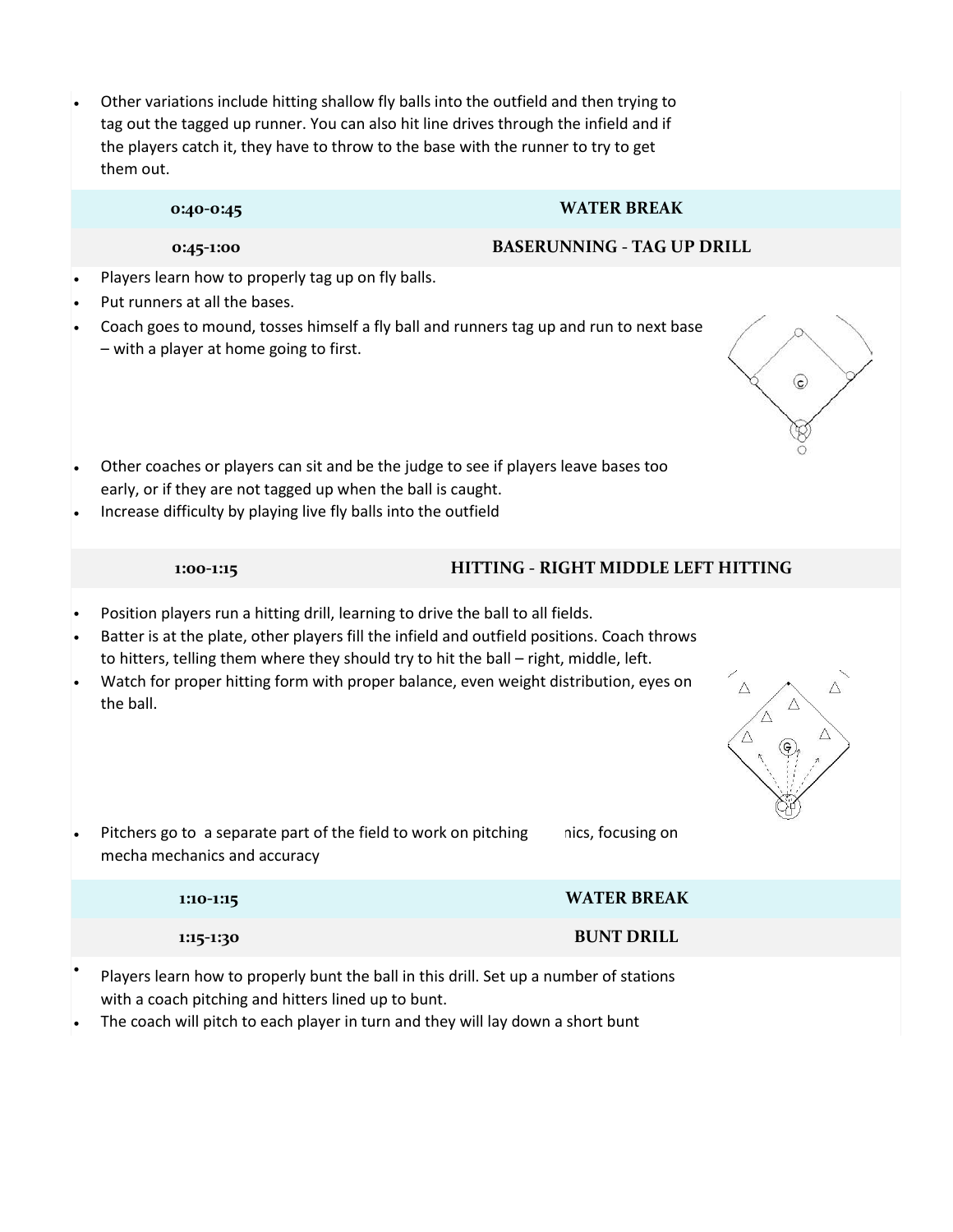

Practice bunting down 3rd baseline, 1st baseline, and directly in front of home plate

- Stress to your players that if the ball is bunted too far, the third baseman has an easy out; likewise if it is too short, the catcher will be able to make the play.
- You can also add fielders to give your players practice fielding bunts.

•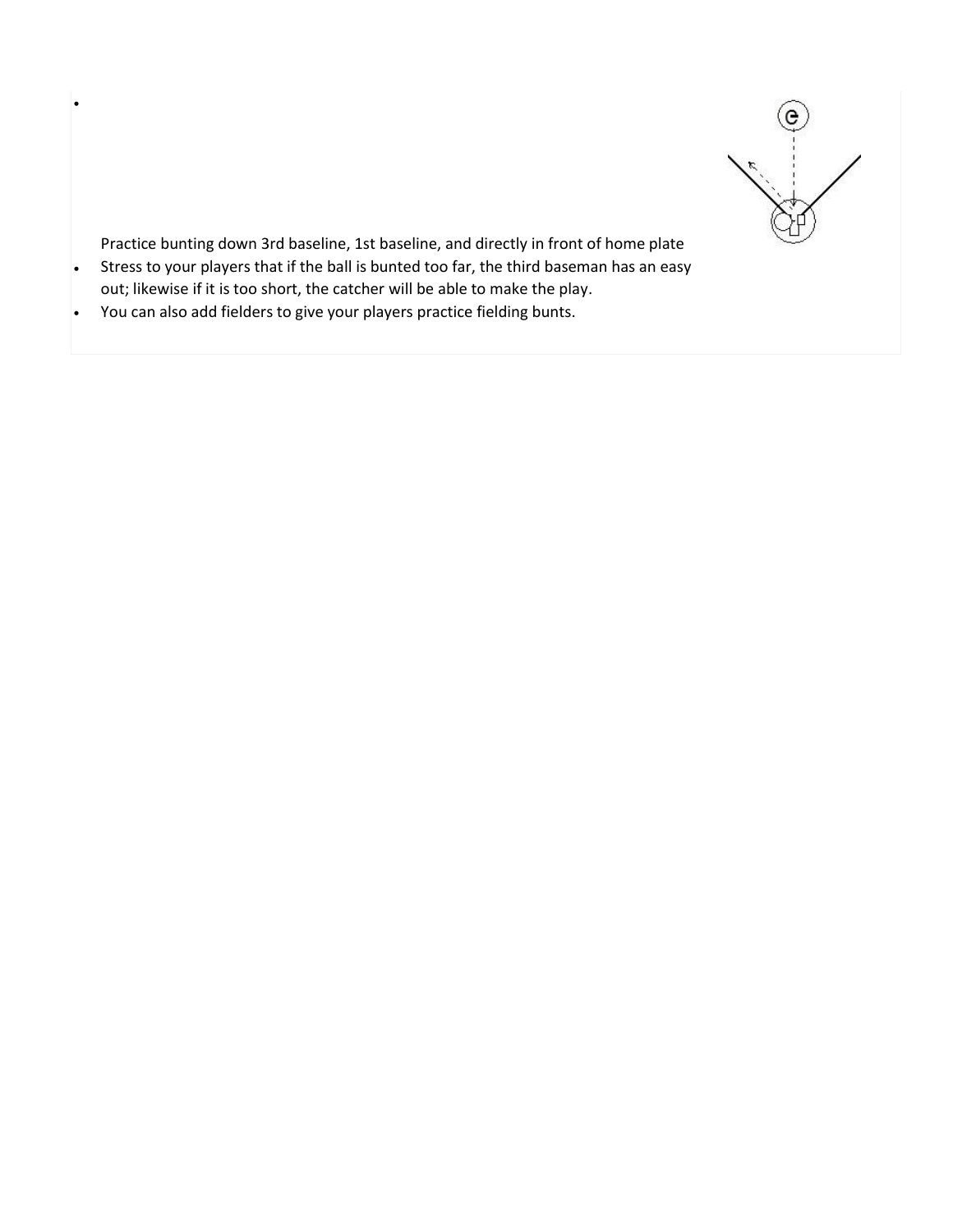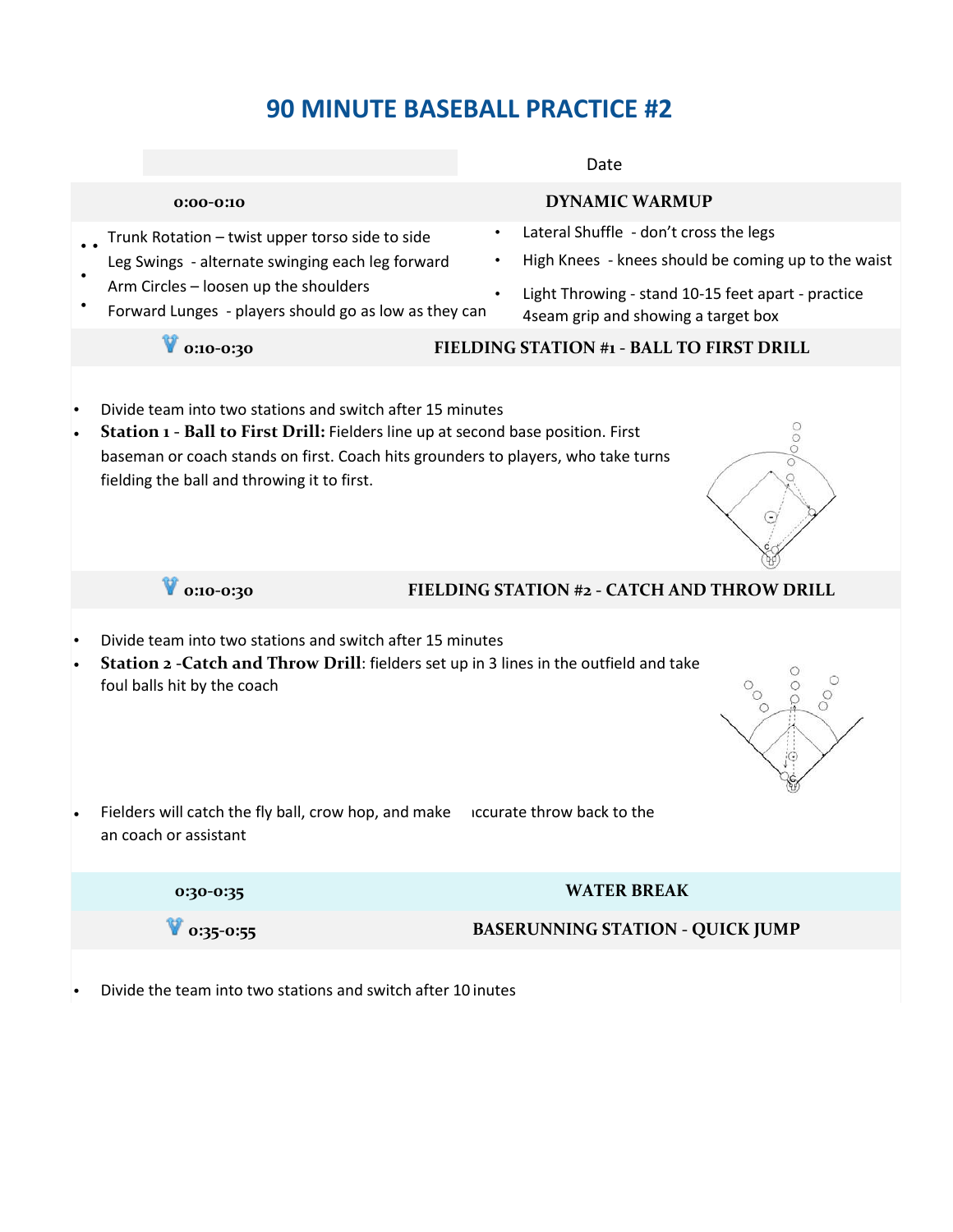| a catcher behind home plate. The remaining players line up at first base.                                                                                                                  | Station 1 - Quick Jump Drill: place a coach at 2nd base, a pitcher on the mound and                                                                                                                                                                                                                                                                                                                                                                                                                                                      |
|--------------------------------------------------------------------------------------------------------------------------------------------------------------------------------------------|------------------------------------------------------------------------------------------------------------------------------------------------------------------------------------------------------------------------------------------------------------------------------------------------------------------------------------------------------------------------------------------------------------------------------------------------------------------------------------------------------------------------------------------|
| throw him out.                                                                                                                                                                             | On the pitch, the baserunner will attempt to steal second base. The catcher will try to                                                                                                                                                                                                                                                                                                                                                                                                                                                  |
| $0:35-0:55$                                                                                                                                                                                | <b>HITTING STATION - BALLOON DRILL</b>                                                                                                                                                                                                                                                                                                                                                                                                                                                                                                   |
| Divide the team into two stations and switch after 10 minutes<br>$\bullet$<br>them. Each player has a bat and sets up in their stance.<br>command, the hitters stride, then swing          | Station 2 - Balloon Hitting Drill: players line up with at least 5 feet of space between<br>Coach places an inflated balloon between the knees of each player. On the coach's<br>$h_{\perp}$                                                                                                                                                                                                                                                                                                                                             |
|                                                                                                                                                                                            |                                                                                                                                                                                                                                                                                                                                                                                                                                                                                                                                          |
|                                                                                                                                                                                            | The goal is to keep the balloon between the legs without falling out. This reinforces a<br>short, controlled stride and helps eliminate "over-striding" during the swing                                                                                                                                                                                                                                                                                                                                                                 |
| 0:55-1:00                                                                                                                                                                                  | <b>WATER BREAK</b>                                                                                                                                                                                                                                                                                                                                                                                                                                                                                                                       |
| 1:00-1:15                                                                                                                                                                                  | FIELDING - MAKE THE PLAY DRILL                                                                                                                                                                                                                                                                                                                                                                                                                                                                                                           |
| to make the right play when they are called upon.<br>runners for this drill.<br>The coach will be setting up different scenarios with the runners.<br>$\bullet$<br>$\bullet$<br>ball, etc. | Players gain an understanding of their responsibilities in different situations and how<br>Field an entire defensive team for this drill. Along with that, you need one or two<br>The coach can set up any number of different plays to cover. It could be a player<br>$\circ$<br>stealing bases, a fly ball with a runner tagged up on third, or a potential double play<br>$\circ$<br>$\circ$<br>$\circ$<br>$\circ$<br>О-<br>$\circledcirc$<br>Explain the situation and what each fielder's responsibility is. Then put the ball into |

• After each play, discuss any corrections or improvements.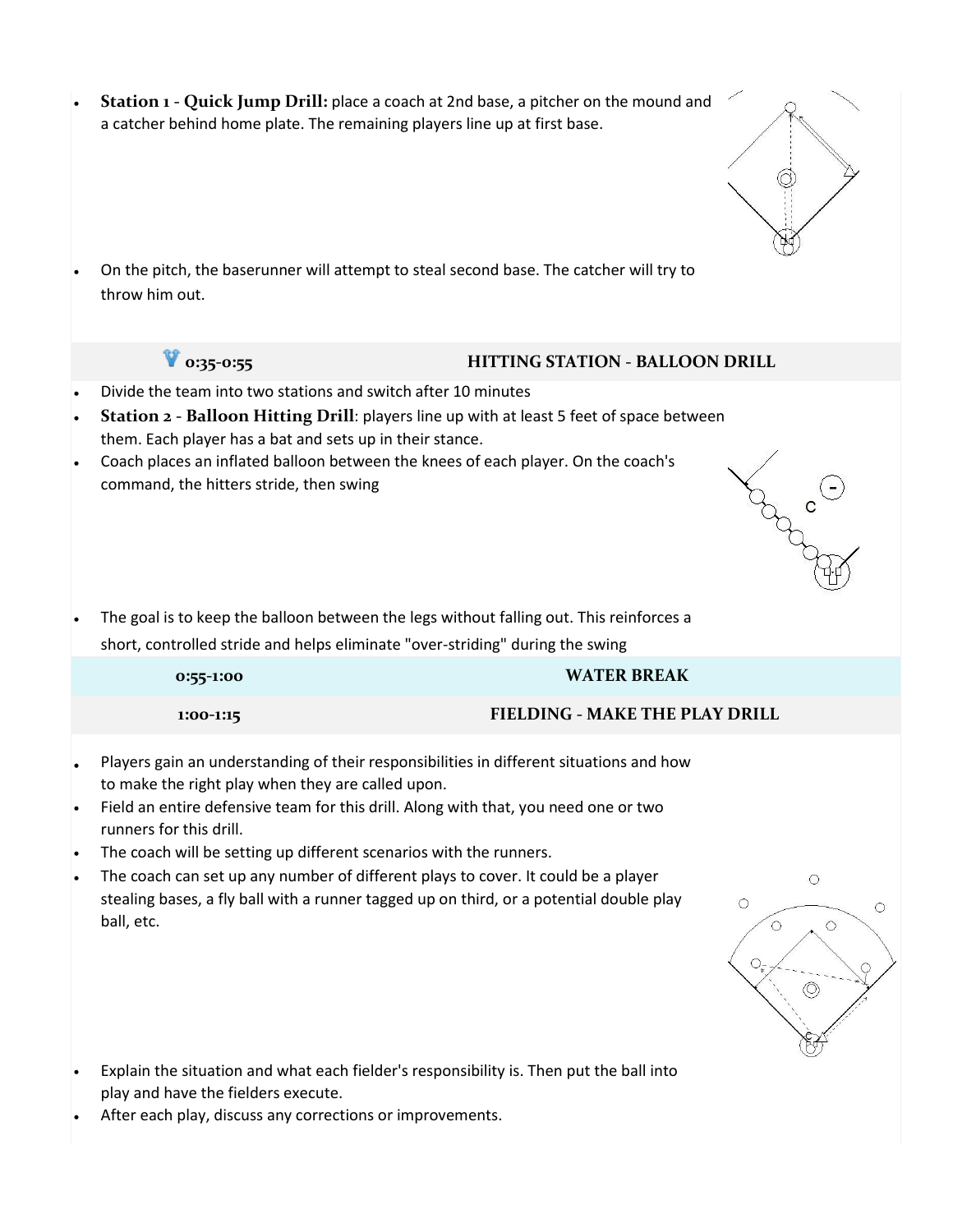### **1:15-1:30 MODIFIED SCRIMMAGE**

- Set up real game situations with all infield and outfield positions filled, runners on base and a set number of outs
- Play a modified scrimmage with live pitching and hitting
- Stop the action and coach when necessary
- Emphasize the skills focused on during today's practice

# **90 MINUTE BASEBALL PRACTICE #3**

## Date

- Trunk Rotation – twist upper torso side to side
- Leg Swings - alternate swinging each leg forward
- Arm Circles – loosen up the shoulders
- Forward Lunges - players should go as low as they can

# **0:00-0:10 DYNAMIC WARMUP**

- Lateral Shuffle don't cross the legs
- High Knees knees should be coming up to the waist
- Light Throwing stand 10-15 feet apart practice 4seam grip and showing a target box

### **0:10-0:25 HIT AND RUN DRILL**

- Place a hitter at home plate, a runner on first base, and infielders at all of the infield positions.
- The goal of the drill is to learn how to hit to a hole to advance a running teammate.
- To start, hit from a tee, just so the hitters can aim their swing where the hole is going to be in the lineup.



- You can alter this drill a little by putting the hit and run on with a runner at second, or you can have players at first and third, with the hit and run in the middle.
- To increase difficulty, have the batter hit soft toss regular pitches and

| 0:25-0:30                | <b>WATER BREAK</b>                          |
|--------------------------|---------------------------------------------|
| $\blacksquare$ 0:30-0:50 | <b>HITTING STATION #1 - EYE ON THE SPOT</b> |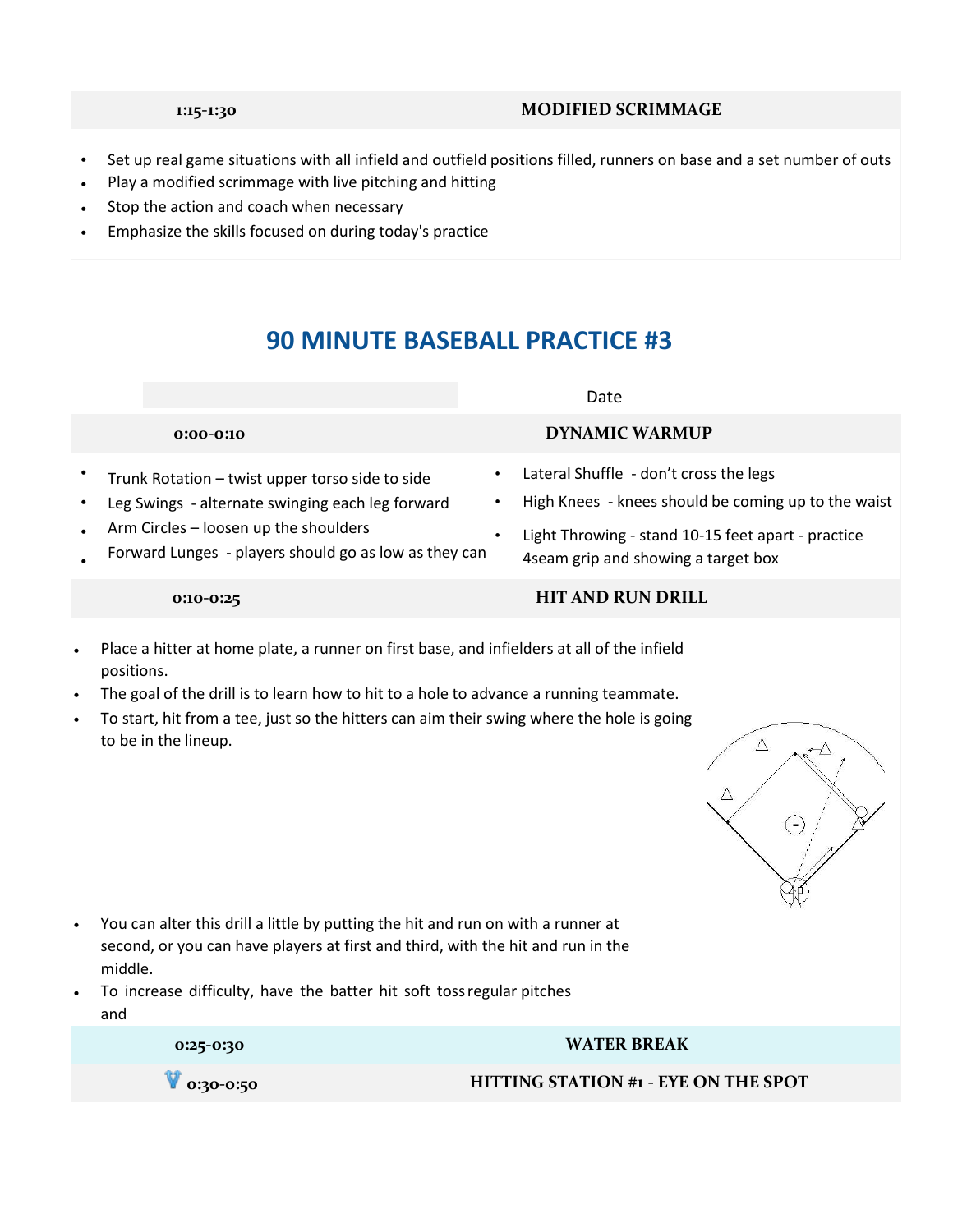Divide team into 2 stations and rotate them through

- e ach one after 10 minutes • **Station 1 - Eye on the Spot**: Set up a tee that is about waist height for the player. Put a dime size dot on the backside of the ball, just above the halfway circumference of the ball. Place the ball with the spot facing toward the backstop.
- Hitters focus on the spot and use proper mechanics to hit the ball into a fence or net
- This drill is designed to get players to keep their eye on a certain spot on the ball, which increases concentration and focus

## **0:30-0:50 HITTING STATION #2 - COLORED BALL TOSS**

- Divide team into 2 stations and rotate them through each one after 10 minutes
- **Station 2 - Colored Ball Toss**: Coach sets up in soft toss position with two different colored baseballs Coach tosses two balls to the batter and calls out the color that should be hit.
- Batter focuses in on the correct ball drives it into the fence or net.
- Add in fake tosses and change height and speed of the balls to further test the batter.

### **0:50-1:05 FIELDING - KNOW WHERE TO GO DRILL**

- Players learn their responsibilities out in the field.
- You need an entire infield to start, and you can add the outfielders later, and also you can switch up the situation by adding runners in different situations for the players on the field to see.
- Make a game of it by rewarding the players who get to their positions first, after a scenario is called out.

## **1:05-1:10 WATER BREAK**

## **1:10-1:30 MODIFIED SCRIMMAGE**

- Set up real game situations with all infield and outfield positions filled, runners on base and a set number of outs
- Play a modified scrimmage with live pitching and hitting
- Stop the action and coach when necessary
- Emphasize the skills focused on during today's practice





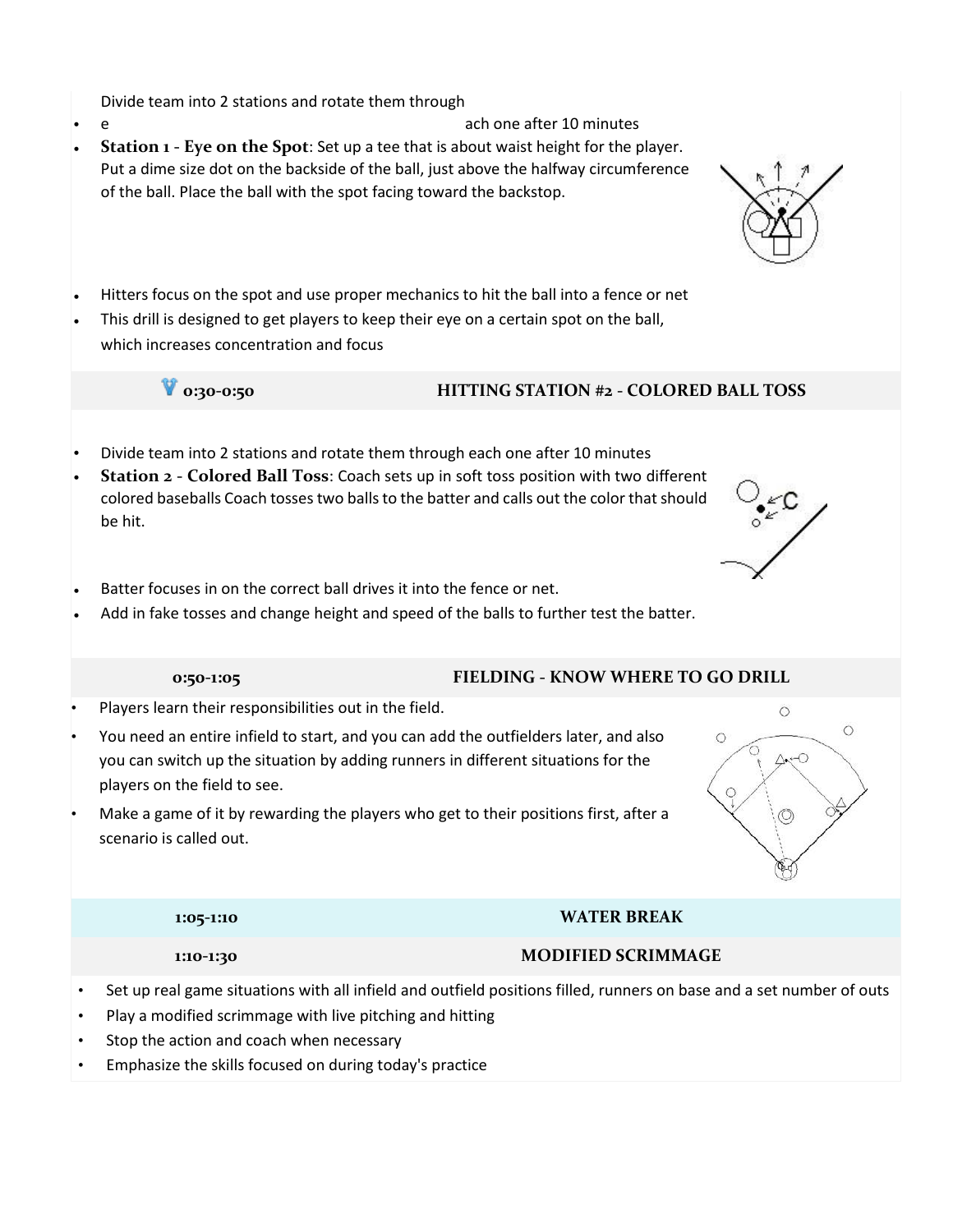|                                                                                                | Date                                                                                       |
|------------------------------------------------------------------------------------------------|--------------------------------------------------------------------------------------------|
| $0:00-0:15$                                                                                    | <b>DYNAMIC WARMUP</b>                                                                      |
| Trunk Rotation - twist upper torso side to side                                                | Lateral Shuffle - don't cross the legs                                                     |
| Leg Swings - alternate swinging each leg forward                                               | High Knees - knees should be coming up to the waist                                        |
| Arm Circles - loosen up the shoulders<br>Forward Lunges - players should go as low as they can | Light Throwing - stand 10-15 feet apart - practice<br>4 seam grip and showing a target box |
| $0:15-0:25$                                                                                    | <b>BASERUNNING RELAY</b>                                                                   |

Date

Divide team into two groups – put one group at home, the other at second base. On the coaches' signal, the players on second sprint towards third, and then home, first, and back to second to tag their next teammate.



The runners from home do the same thing, but round the bases in the correct order. The teams will continue to do this, tagging the next player in line when they reach their team bag, until all players on a team have completed a circuit.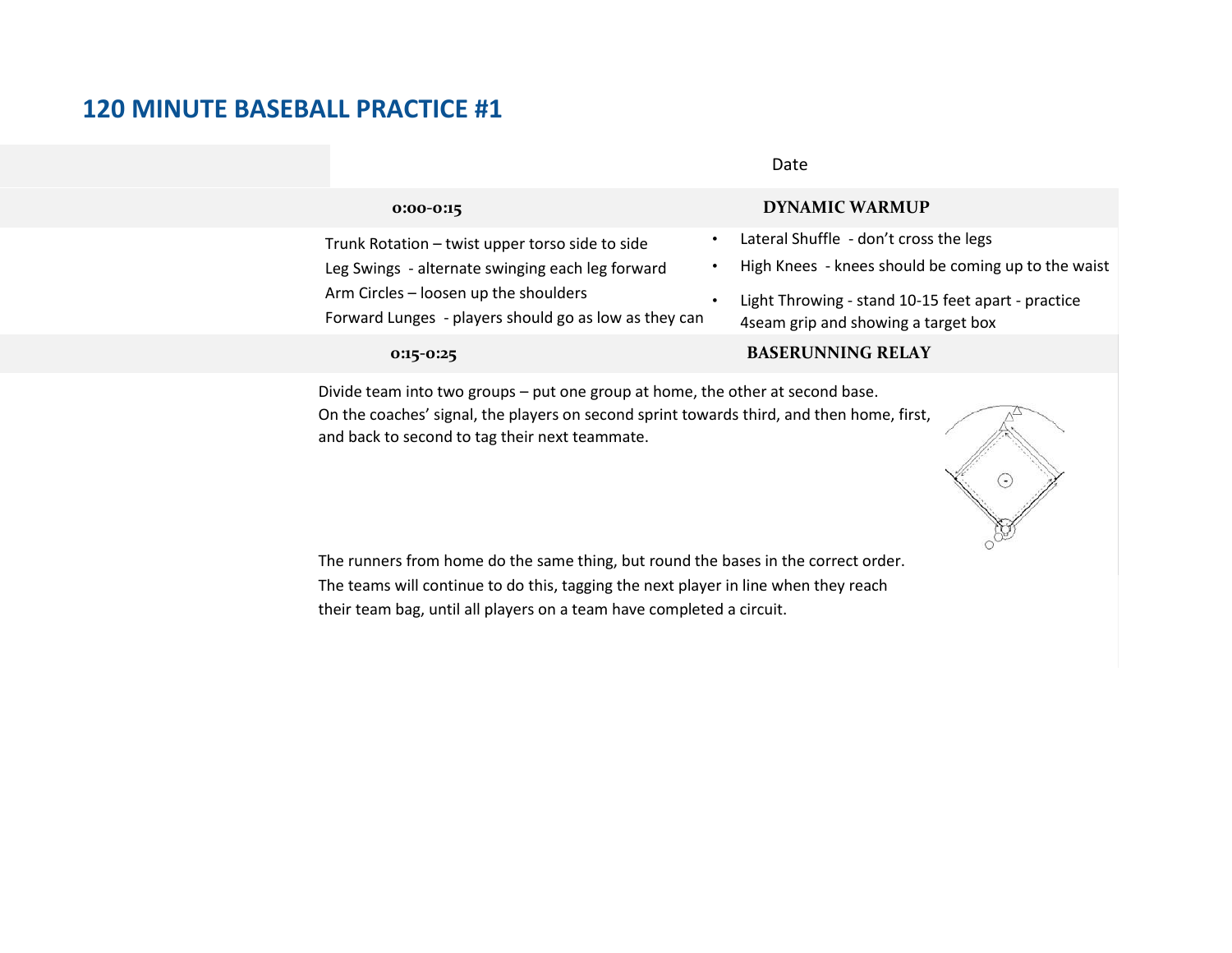## **0:25-0:55 HITTING STATION #1 - EYE ON THE SPOT**

Divide team into 3 stations and switch every 10 minutes

**Station 1 - Eye on the Spot**: Set up a tee that is about waist height for the player. Put a dime size dot on the backside of the ball, just above the halfway circumference of the ball. Place the ball with the spot facing toward the backstop.



Hitters focus on the spot and use proper mechanics to hit the ball into a fence or net This drill is designed to get players to keep their eye on a certain spot on the ball, which increases concentration and focus

## **0:25-0:55 HITTING STATION #2 - COLORED BALL TOSS**

Divide team into 3 stations and switch every 10 minutes

**Station 2 - Colored Ball Toss**: Coach sets up in soft toss position with two different colored baseballs Coach tosses two balls to the batter and calls out the color that should be hit.



Batter focuses in on the correct ball drives it into the fence or net. Add in fake tosses and change height and speed of the balls to further test the batter.

## **0:25-0:55 HITTING STATION #3 - CONTACT AND FREEZE**

Divide team into 3 stations and switch every 10 minutes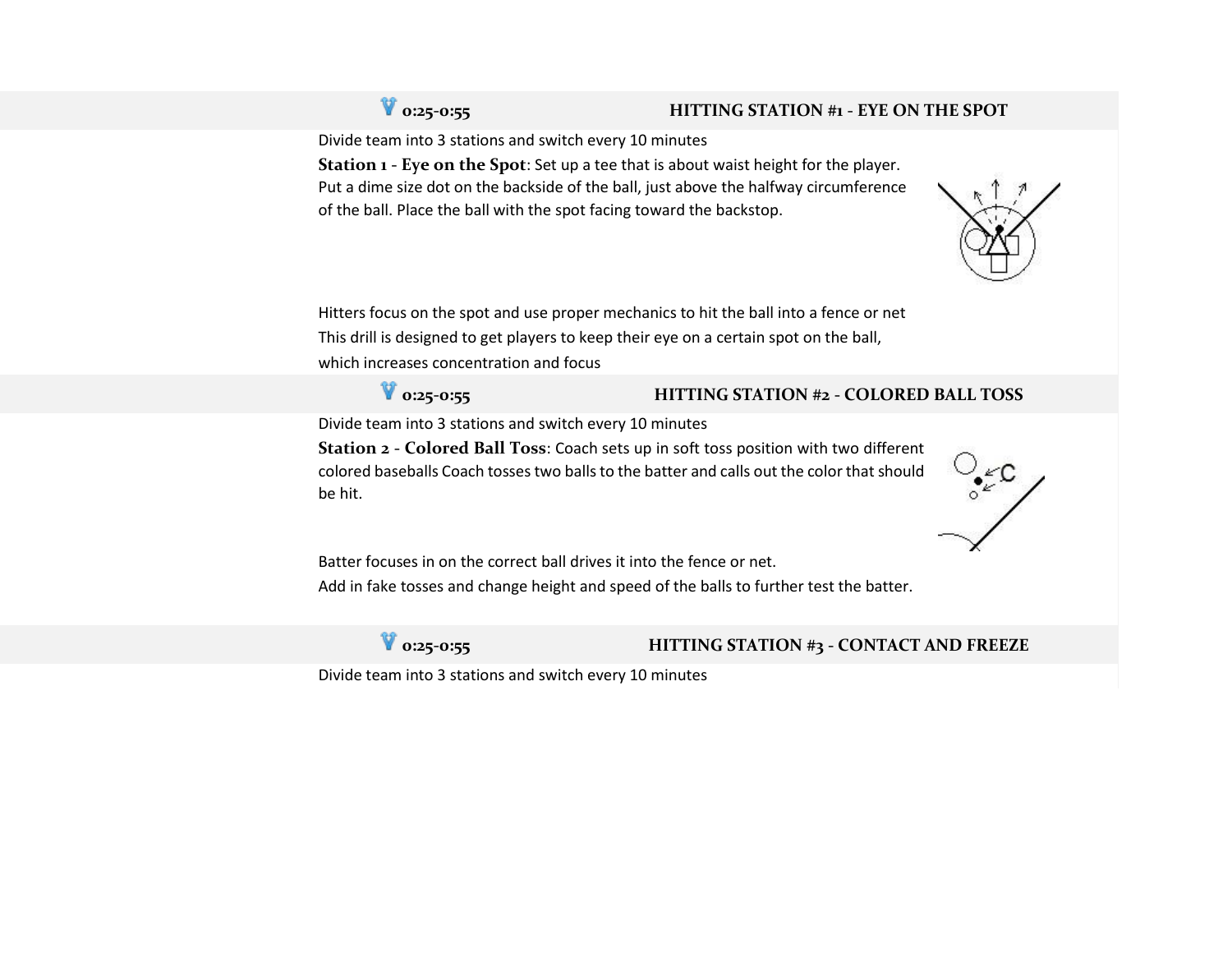**Station #3 - Contact and Freeze:** Batters line up with at least 5 feet of space in each direction. Coach stands in front of the batters.

Coach calls out a certain pitch (for example, low and outside, inside high, down the middle, curve, slider, etc.) and batters immediately take the appropriate swing and freeze where they would make contact with the ball.



**CALCONS** 

Coach observes the swings and ending bat position and makes corrections

### **0:55-1:00 WATER BREAK**

### **1:00-1:20 FIELDING - LINE THROW RELAY DRILL**

Separate your team into groups of four. Each group forms a relay line. Player 1 starts on the first baseline, player 2 in the middle of the infield, player 3 on the edge of the infield, and player 4 in the outfield.

On the coach's signal, player 1 throws to 2, who throws back to 1. Then player 1 throws to 3 who relays to 2, who throws to 1. Then player 1 throws all the way to 4, who relays back to 3, who relays back to 2, who throws to 1.

The team that completes the relay the fastest wins.

Try adjusting the length of the relay line for different age groups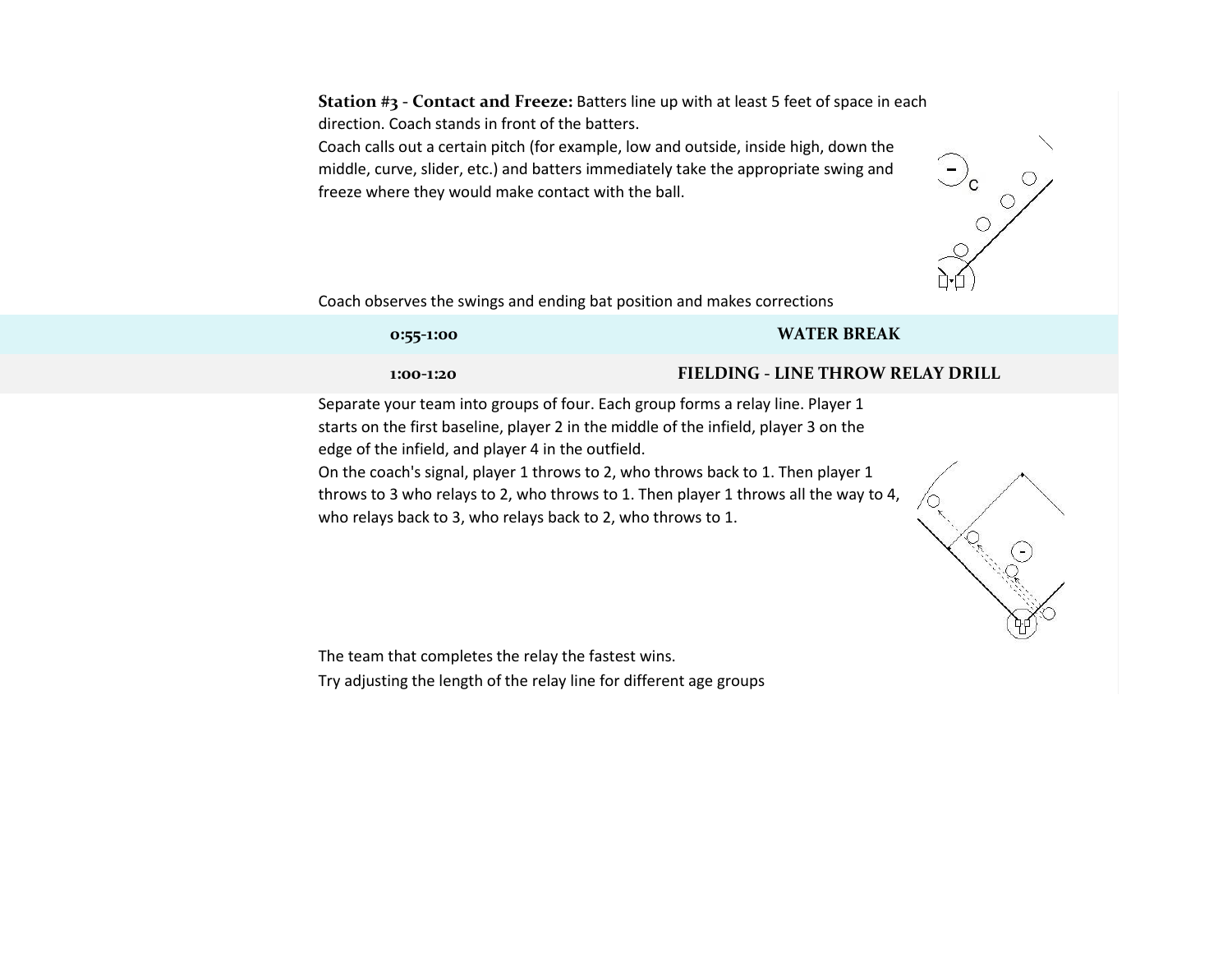To add difficulty, change the sequence of throws so the players have to remember where the ball is going each time. If, at any point there is dropped throw, the team must start again from the beginning.

### **1:20-1:25 WATER BREAK**

### **1:30-2:00 MODIFIED SCRIMMAGE**

Set up real game situations with all infield and outfield positions filled, runners on base and a set number of outs Play a modified scrimmage with live pitching and hitting Make sure players are rotated in so everyone gets a chance to hit throughout the week Stop the action and coach when necessary Emphasize the skills focused on during today's practice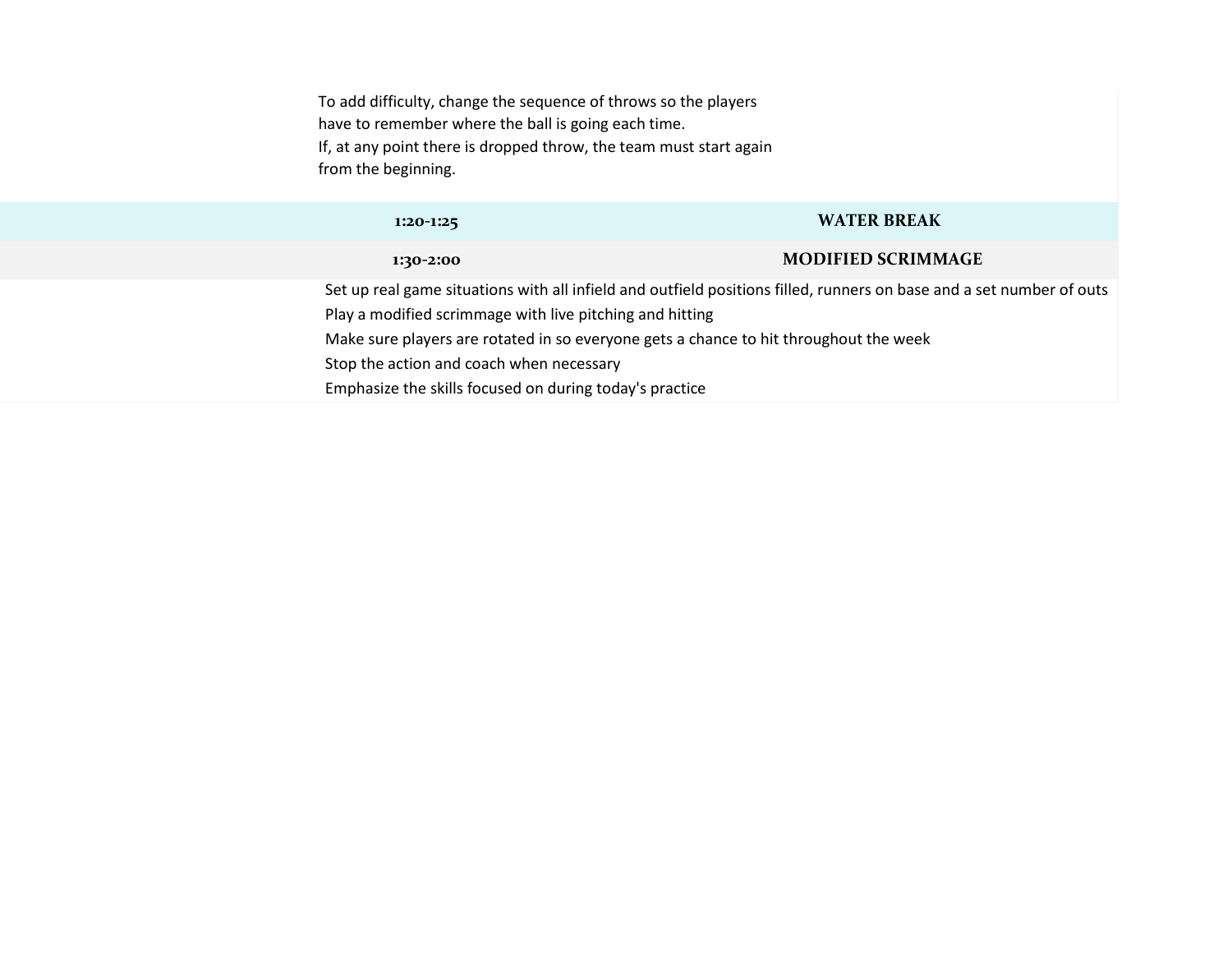|                                             | $0:00-0:15$                                                                                                                                                                                                                | <b>DYNAMIC WARMUP</b>                                                                                                                                                                                    |
|---------------------------------------------|----------------------------------------------------------------------------------------------------------------------------------------------------------------------------------------------------------------------------|----------------------------------------------------------------------------------------------------------------------------------------------------------------------------------------------------------|
|                                             | Trunk Rotation - twist upper torso<br>side to side<br>Leg Swings - alternate swinging<br>each leg forward<br>Arm Circles - loosen up the<br>shoulders<br>Forward Lunges - players should go<br>as low as they can          | Lateral Shuffle - don't cross the legs<br>High Knees - knees should be coming up to the waist<br>Light Throwing - stand 10-15 feet apart - practice<br>$\bullet$<br>4 seam grip and showing a target box |
|                                             | 0:15-0:25                                                                                                                                                                                                                  | <b>HOME TO SECOND</b>                                                                                                                                                                                    |
| Players line up at home plate.<br>$\bullet$ | Place a cone outside the first base line and about 10 feet along the<br>second base line to set a boundary for the player's turn to second.<br>Player 1 runs from home to first, angling out at the cone to make the turn. |                                                                                                                                                                                                          |
|                                             | والمورومون وخاواه وموجوس امورم ومرموا وموجوم وعاخ وادعوا ومشروبه خمس المستل خوريون وسروا واختروني                                                                                                                          |                                                                                                                                                                                                          |

Player then runs past first staying inside the second cone and proceeds to second base.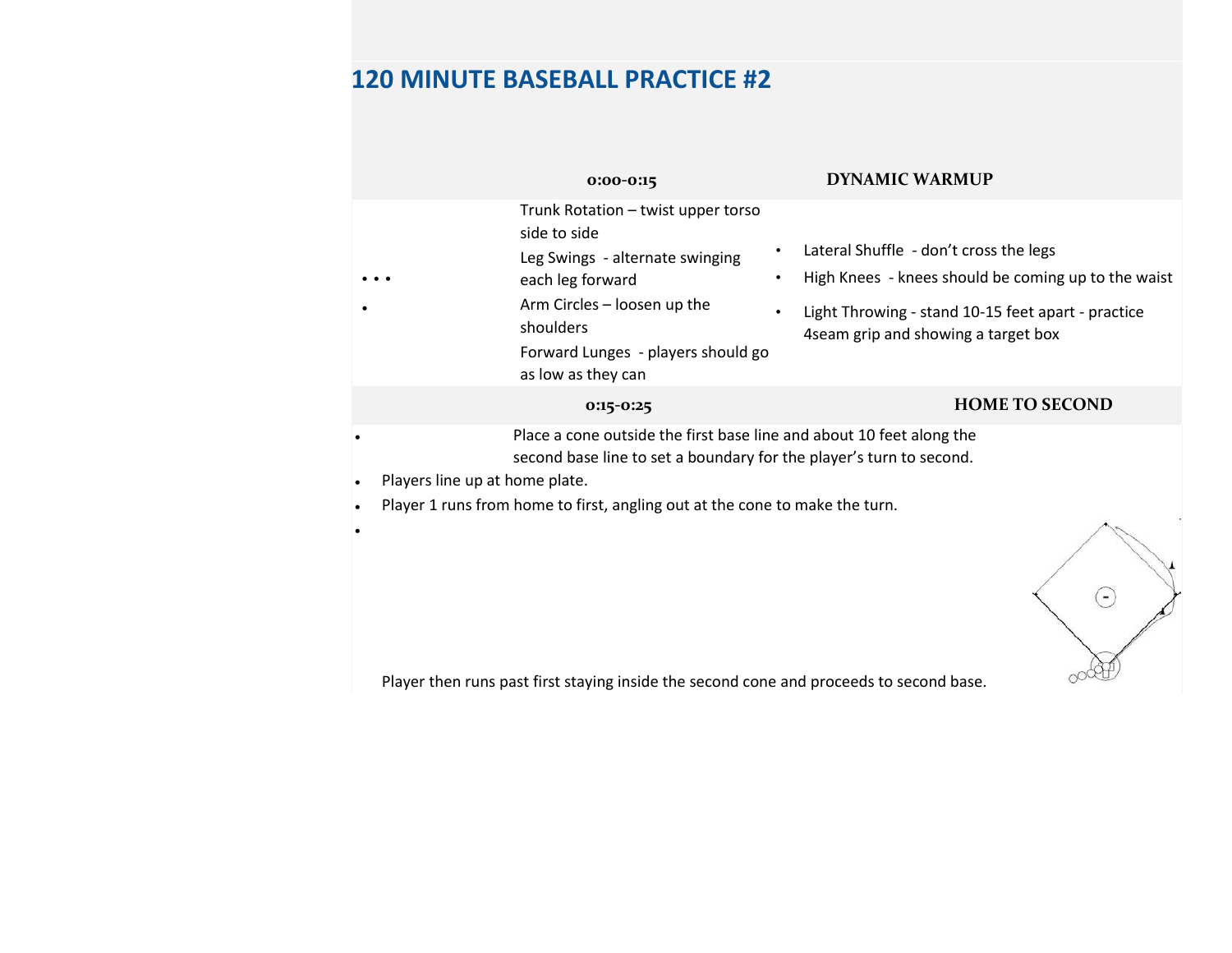- Next player continues the drill until everybody has gone.
- Make sure players run a straight line toward first before angling at the cone some players have a tendency to veer off the line.
- Players should be hitting the inside corner of the first base bag as they turn toward second.

## **0:25-0:55 HITTING STATION #1 - FOLLOW THROUGH DRILL**

- Divide team into 3 stations and switch every 10 minutes
- **Station 1 - Follow Through Drill:** You need a tee for the batter to hit from, and you need a ball set up (either on a tee or other apparatus) that will be along the proper follow through plane.
- When a batter swings through the ball, they will maintain their swing plane through the drill and first hit the ball on the tee in front of them, and then on the tee in their proper follow through plane.



If a player is not hitting the second ball then the coach must help them achieve the appropriate swing plane.

## **0:25-0:55 HITTING STATION #2 - INSIDE/OUTSIDE HITTING DRILL**

- Divide team into 3 stations and switch every 10 minutes
- **Station 2 - Inside/Outside Hitting**: Set up each hitter with two tees, one on the inside of the plate and one on the outside
- The hitter will stand at the plate and take their typical stance.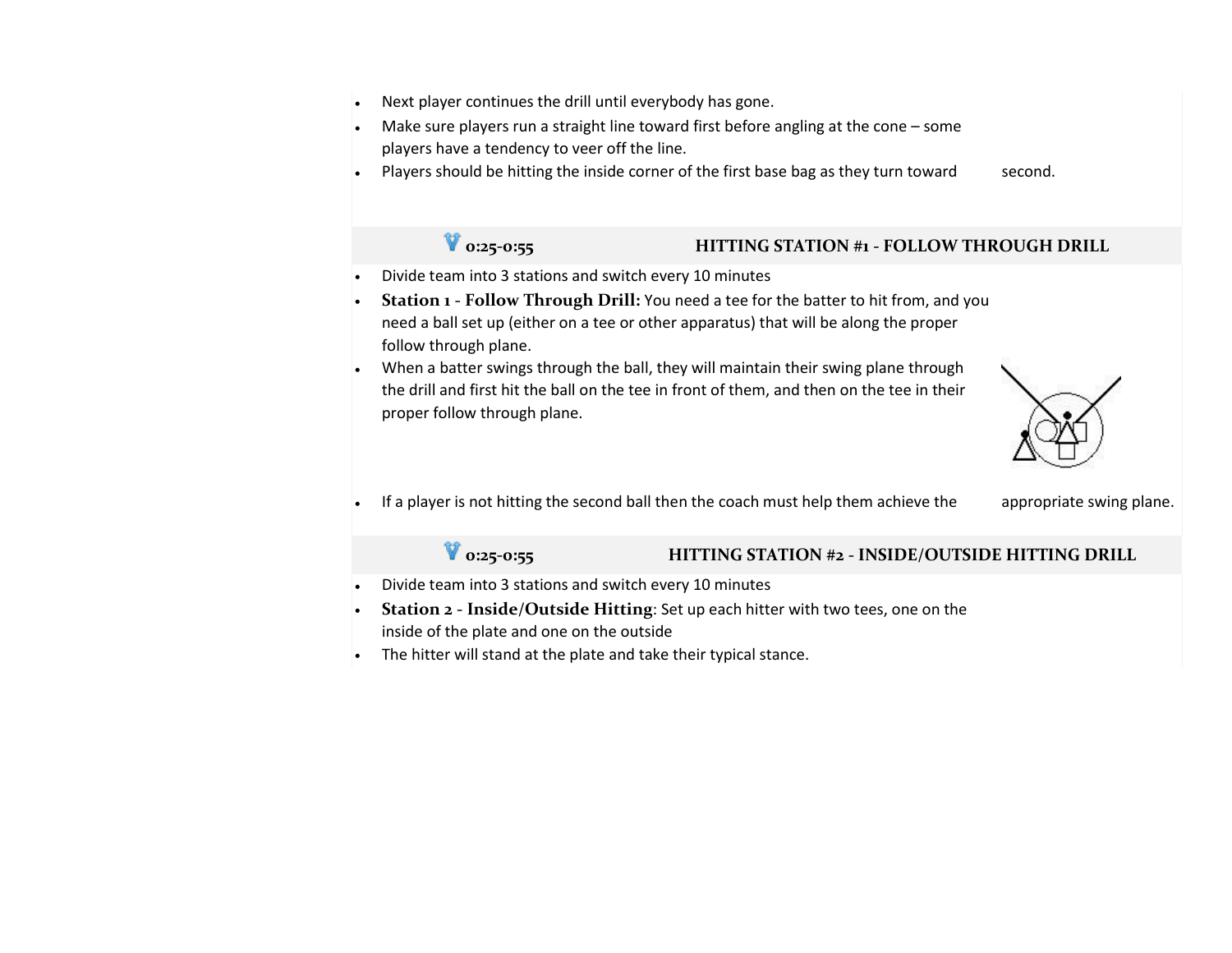• The batter will take turns attempting to hit the ball on the inside tee, then the outside tee



 $\frac{1}{2}$ 

- The batter should take the same stride towards the ball on both swings.
- Place the inside tee toward the front of the strike zone, which will encourage players

to make contact out in front and pull the ball. Place the outside tee toward the back of the strike zone, which will encourage hitters to catch the ball deep and send it to the opposite field

## **0:25-0:55 HITTING STATION #3 - PEPPER WITH BAT**

- Divide team into 3 stations and switch every 10 minutes
- **Station #3 - Pepper with Bat:** Have the batter stand approximately 15 to 20 feet from three fielders, who are standing 2-5 feet apart from each other.
- Fielder throws the ball to the batter. Batter uses a short, quick, downward swing to hit the ball back to the fielders.

- Batter should try to hit the inside pitch to the left fielder, the middle pitch to the middle fielder and the right pitch to the right fielder.
- Fielder catches the ball and throws it back to the batter to hit again.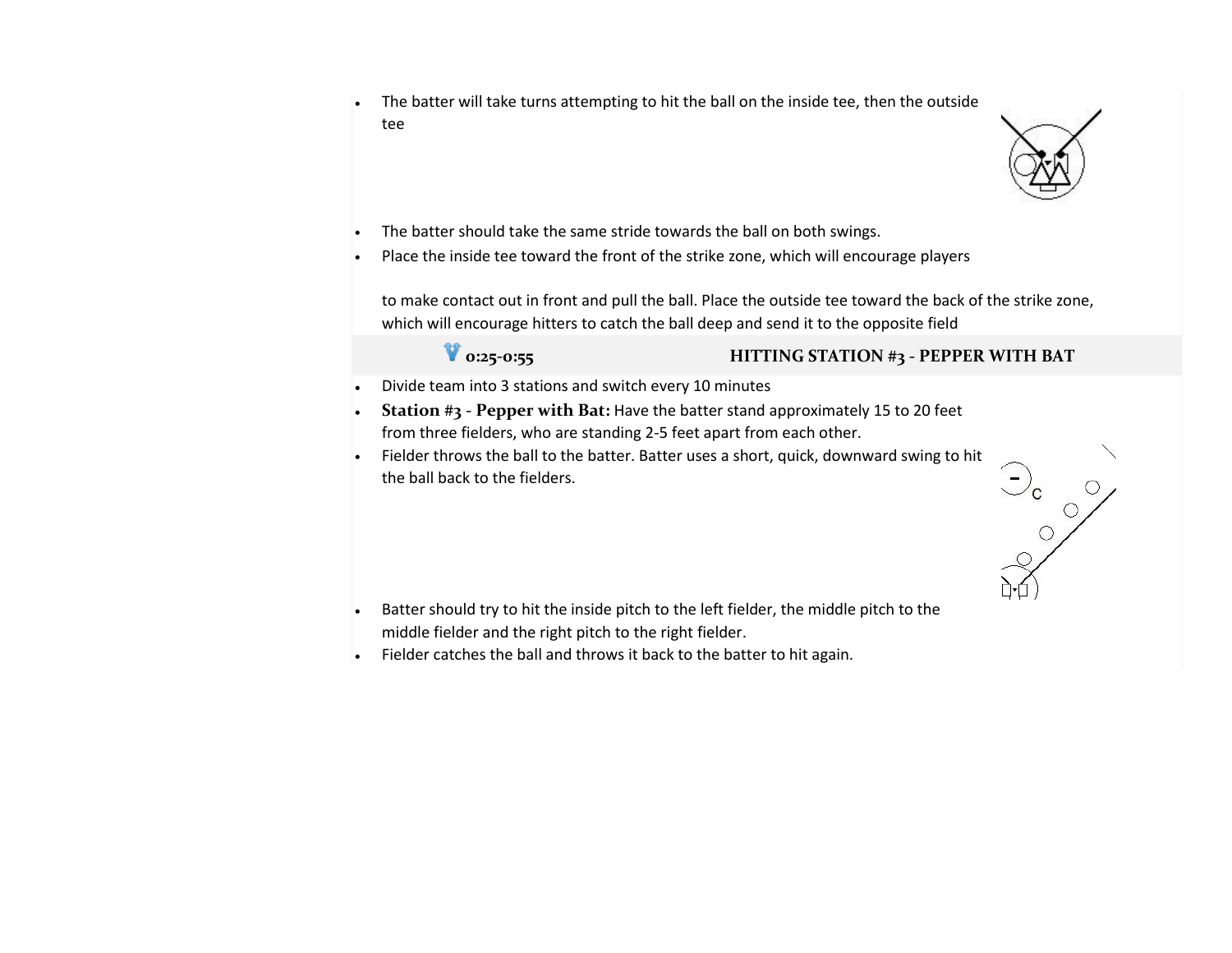• To increase the difficulty of this drill, add another baseball so at two are in play – th this will help keep the fielders and hitter at full focus.

|                             | 0:55-1:00                                                                                        | <b>WATER BREAK</b>                                                                                                                                                                                       |
|-----------------------------|--------------------------------------------------------------------------------------------------|----------------------------------------------------------------------------------------------------------------------------------------------------------------------------------------------------------|
|                             | 1:00-1:20                                                                                        | <b>MAKE THE PLAY DRILL</b>                                                                                                                                                                               |
| $\bullet$<br>$\bullet$<br>٠ | to make the right play when they are called upon.<br>runners for this drill.                     | Players gain an understanding of their responsibilities in different situations and how<br>Field an entire defensive team for this drill. Along with that, you need one or two<br>O<br>$\circ$<br>O<br>O |
| $\bullet$                   | The coach will be setting up different scenarios with the runners.                               | The coach can set up any number of different plays to cover. Stealing bases, a fly ball                                                                                                                  |
|                             | with a runner tagged up on third, or a potential double play ball, etc.                          |                                                                                                                                                                                                          |
| $\bullet$<br>$\bullet$      | play and have the fielders execute.<br>After each play, discuss any corrections or improvements. | Explain the situation and what each fielder's responsibility is. Then put the ball into                                                                                                                  |
|                             | 1:20-1:25                                                                                        | <b>WATER BREAK</b>                                                                                                                                                                                       |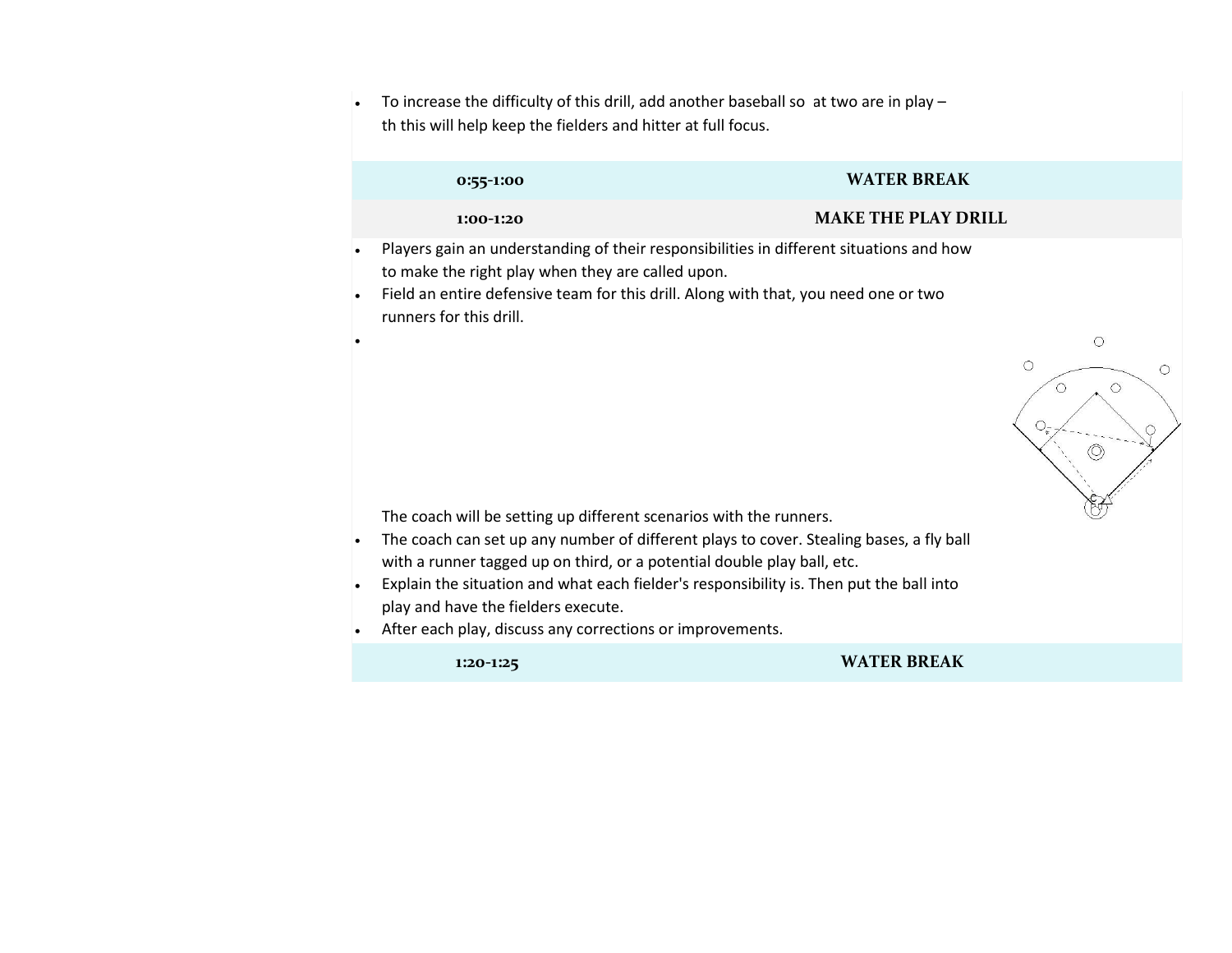•

### **1:25-1:40 BASERUNNING/FIELDING DRILL - STAR DRILL**

- Put an entire infield together, along with an outfield. The outfield will be more for support rather than being completely involved in the star. You will also need a base runner.
- Coach hits the ball to the second baseman, who will then throw it to the third baseman, then the first baseman, then the shortstop, who then throws it home.



- There is a runner that starts at first base and runs when the ball is first hit by the coach. The runner continues to run while this star drill is going on.
- The ball must get to all positions in the star before the runner gets to home.

### **1:40-2:00 MODIFIED SCRIMMAGE**

- Set up real game situations with all infield and outfield positions filled, runners on base and a set number of outs
- Play a modified scrimmage with live pitching and hitting
- Stop the action and coach when necessary
- Emphasize the skills focused on during today's practice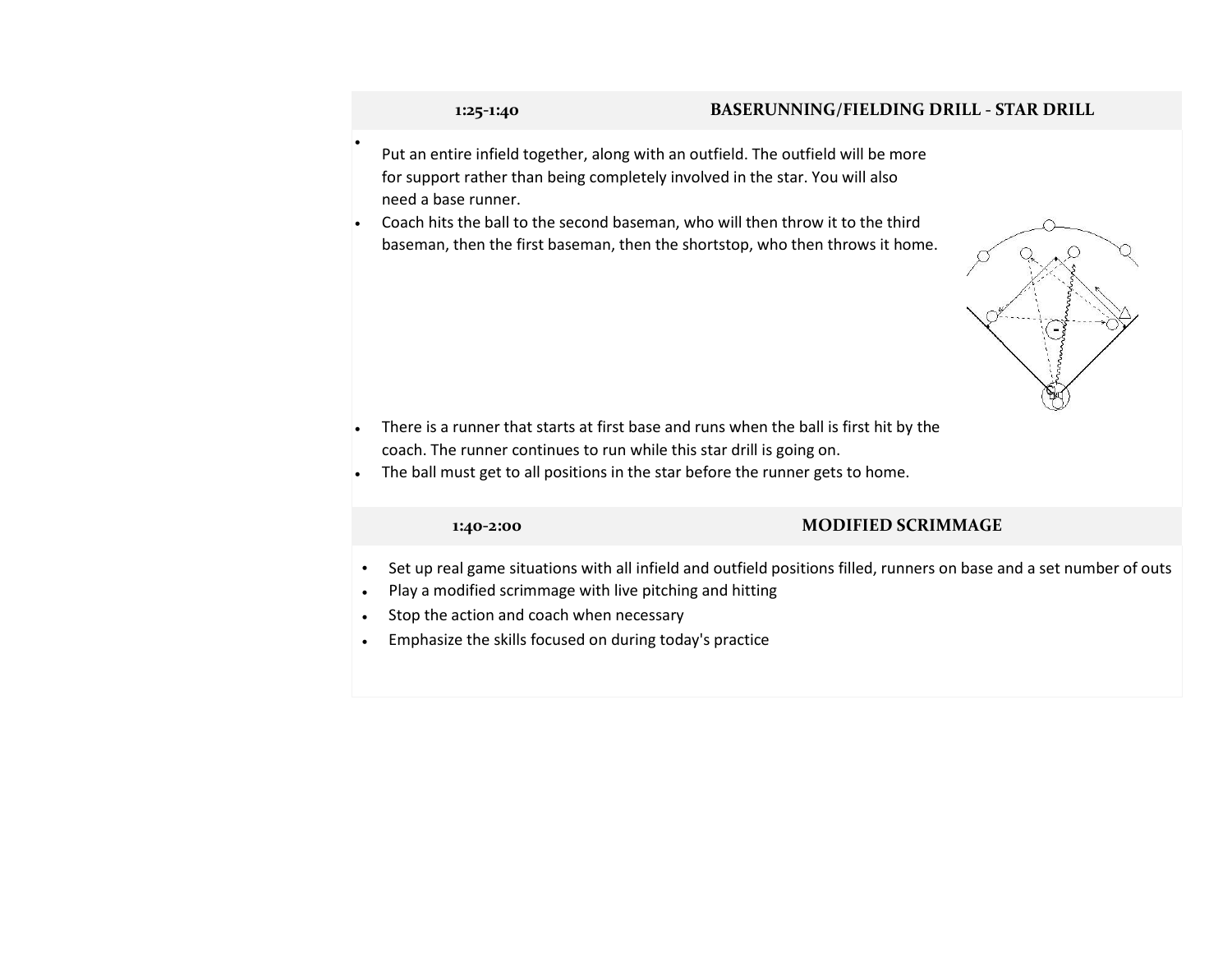|                                                                                                | Date                                                                                      |
|------------------------------------------------------------------------------------------------|-------------------------------------------------------------------------------------------|
| $0:00-0:15$                                                                                    | <b>DYNAMIC WARMUP</b>                                                                     |
| Trunk Rotation - twist upper torso side to side                                                | Lateral Shuffle - don't cross the legs                                                    |
| Leg Swings - alternate swinging each leg forward                                               | High Knees - knees should be coming up to the waist                                       |
| Arm Circles - loosen up the shoulders<br>Forward Lunges - players should go as low as they can | Light Throwing - stand 10-15 feet apart - practice 4seam grip and showing a<br>target box |
| $0:15-0:30$                                                                                    | <b>BASERUNNING RELAY</b>                                                                  |
|                                                                                                |                                                                                           |

• Divide team into two groups – put one group at home, the other at second base.

• On the coaches' signal for players to take off, the players on second sprint towards third, and then home, first, and back to second to tag their next teammate.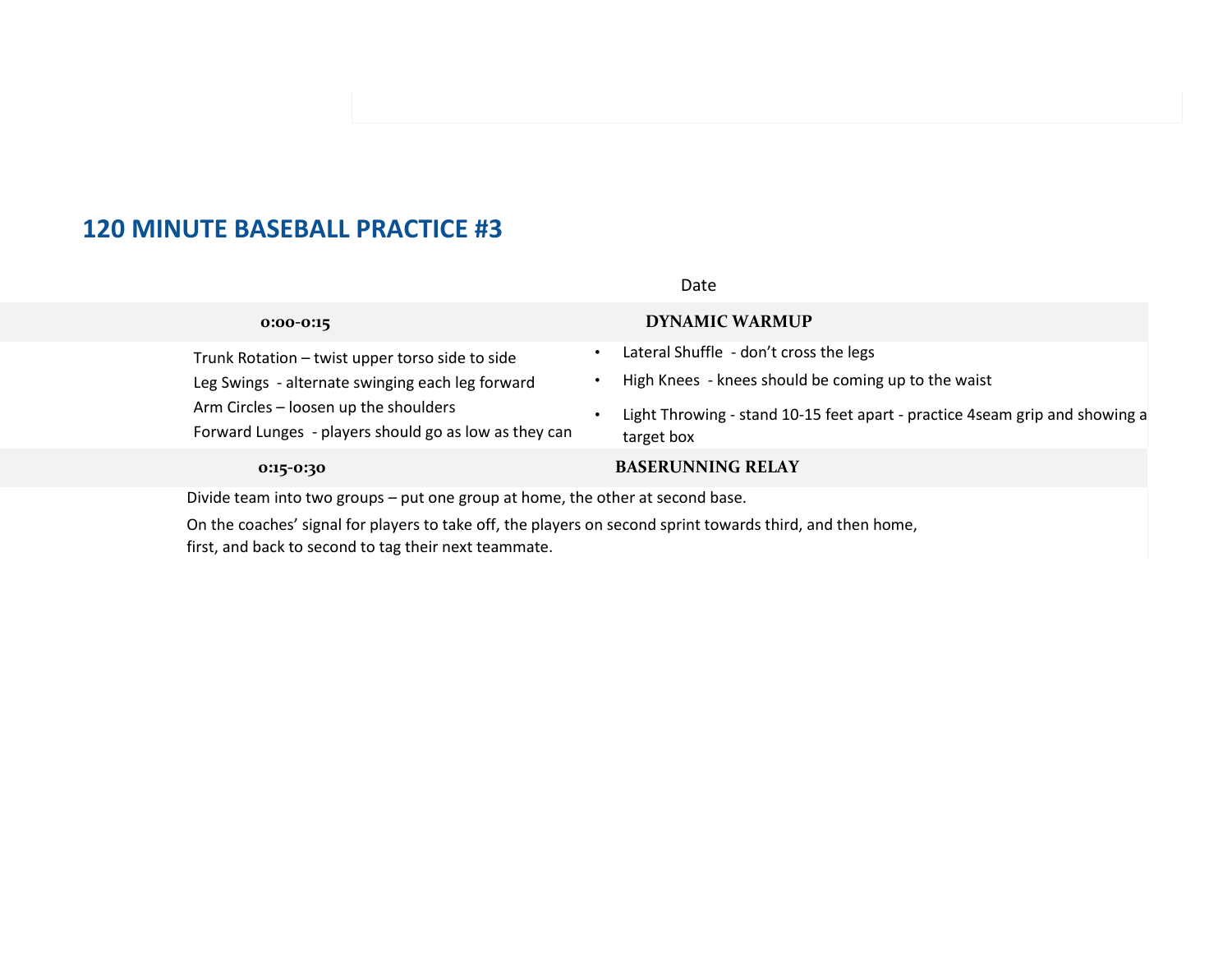The runners from home do the same thing, only they round the bases in the correct order.



• The teams will continue to do this, tagging the next player in line when they reach their team bag, until all players on a team have completed a circuit.

Fastest team wins a prize!

| 0:30-0:35          | <b>WATER BREAK</b>                               |
|--------------------|--------------------------------------------------|
| $\sqrt{0.35-1.05}$ | <b>HITTING STATION #1 - FOLLOW THROUGH DRILL</b> |

• Divide team into 3 stations and switch every 10 minutes

• **Station 1 - Follow Through Drill:** You need a tee for the batter to hit from, and you need a ball set up (either on a tee or other apparatus) that will be along the proper follow through plane.

• When a batter swings through the ball, they will maintain their swing plane through the drill and first hit the ball on the tee in front of them, and then on the tee in their proper follow through plane.

If a player is not hitting the second ball then the coach must help them achieve the appropriate swing plane.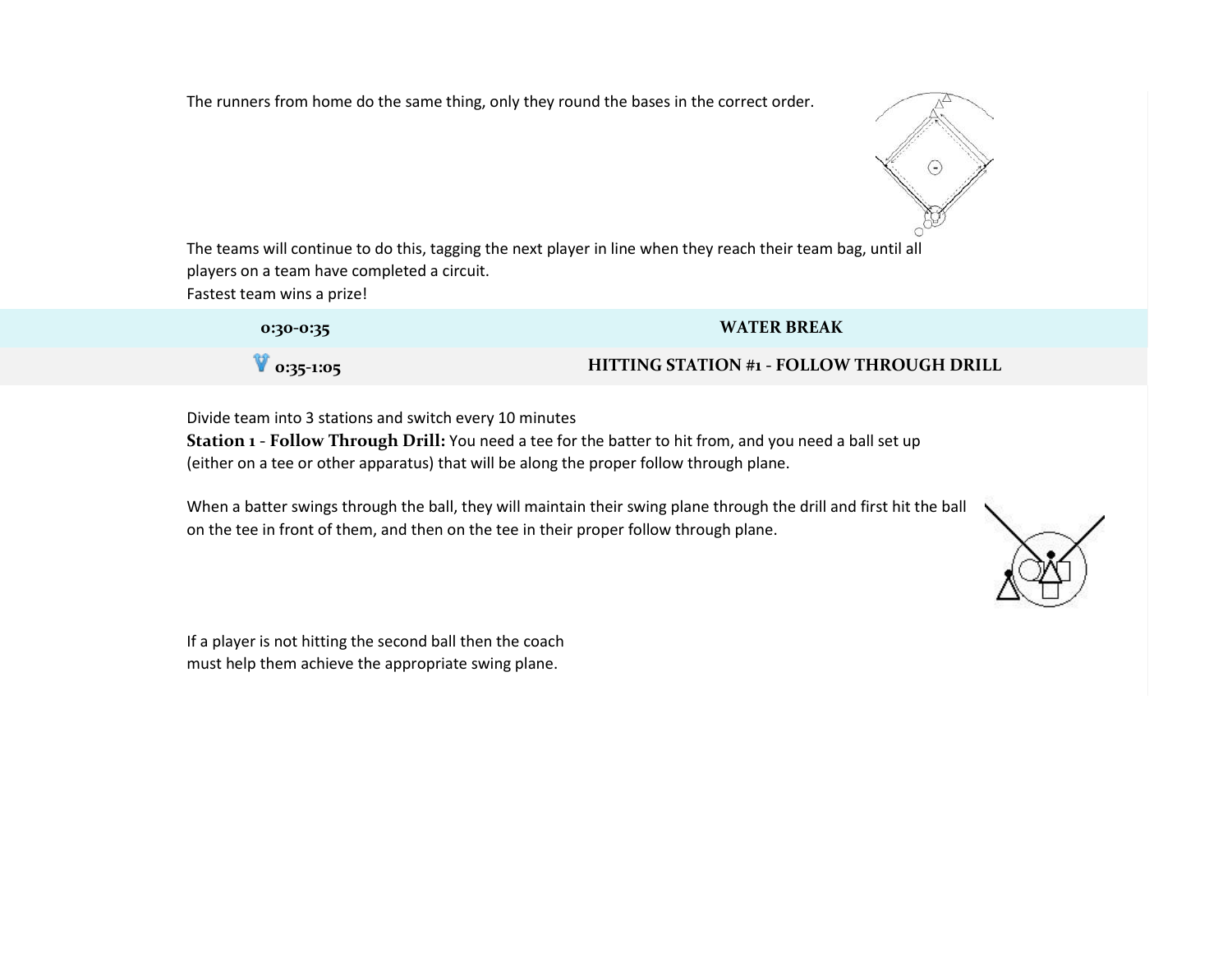## **0:35-1:05 HITTING STATION #2 - EYE ON THE SPOT**

• Divide team into 3 stations and switch every 10 minute

• **Station 2 - Eye on the Spot**: Set up a tee that is about waist height for the player. Put a dime size dot on the backside of the ball, just above the halfway circumference of the ball. Place the ball with the spot facing toward the backstop.





• Divide team into 3 stations and switch every 10 minutes

• **Station 3 - Colored Ball Toss**: Coach sets up in soft toss position with two different colored baseballs Coach tosses two balls to the batter and calls out the color that should be hit.

Batter focuses in on the correct ball drives it into the fence or net.





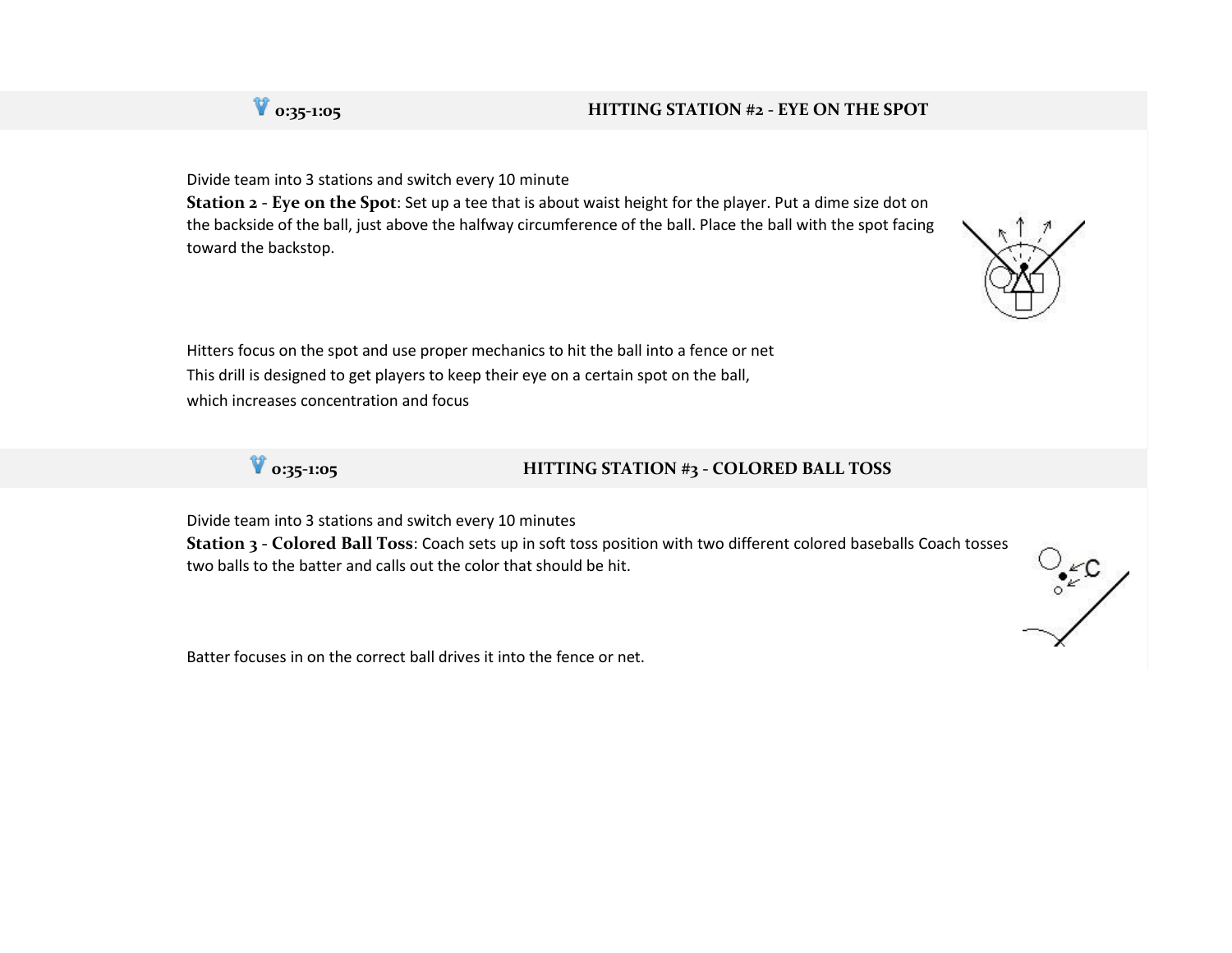• Add in fake tosses and change height and speed of the balls to further test the batter.

## **1:05-1:20 FIELDING - LINE THROW RELAY DRILL**

• Separate your team into groups of four. Each group forms a relay line. Player 1 starts on the first baseline, player 2 in the middle of the infield, player 3 on the edge of the infield, and player 4 in the outfield.

• On the coach's signal, player 1 throws to 2, who throws back to 1. Then player 1 throws to 3 who relays to 2, who throws to 1. Then player 1 throws all the way to 4, who relays back to 3, who relays back to 2, who throws to 1.



The team that completes the relay the fastest wins.

• Try adjusting the length of the relay line for different age groups

To add difficulty, change the sequence of throws so the players have to remember where the ball is going each time.

If, at any point there is dropped throw, the team must start again from the very beginning.

**1:20-1:35 BASERUNNING - SECOND TO HOME DRILL** 

• Place two cones around third base as shown in the diagram Players line up at second base.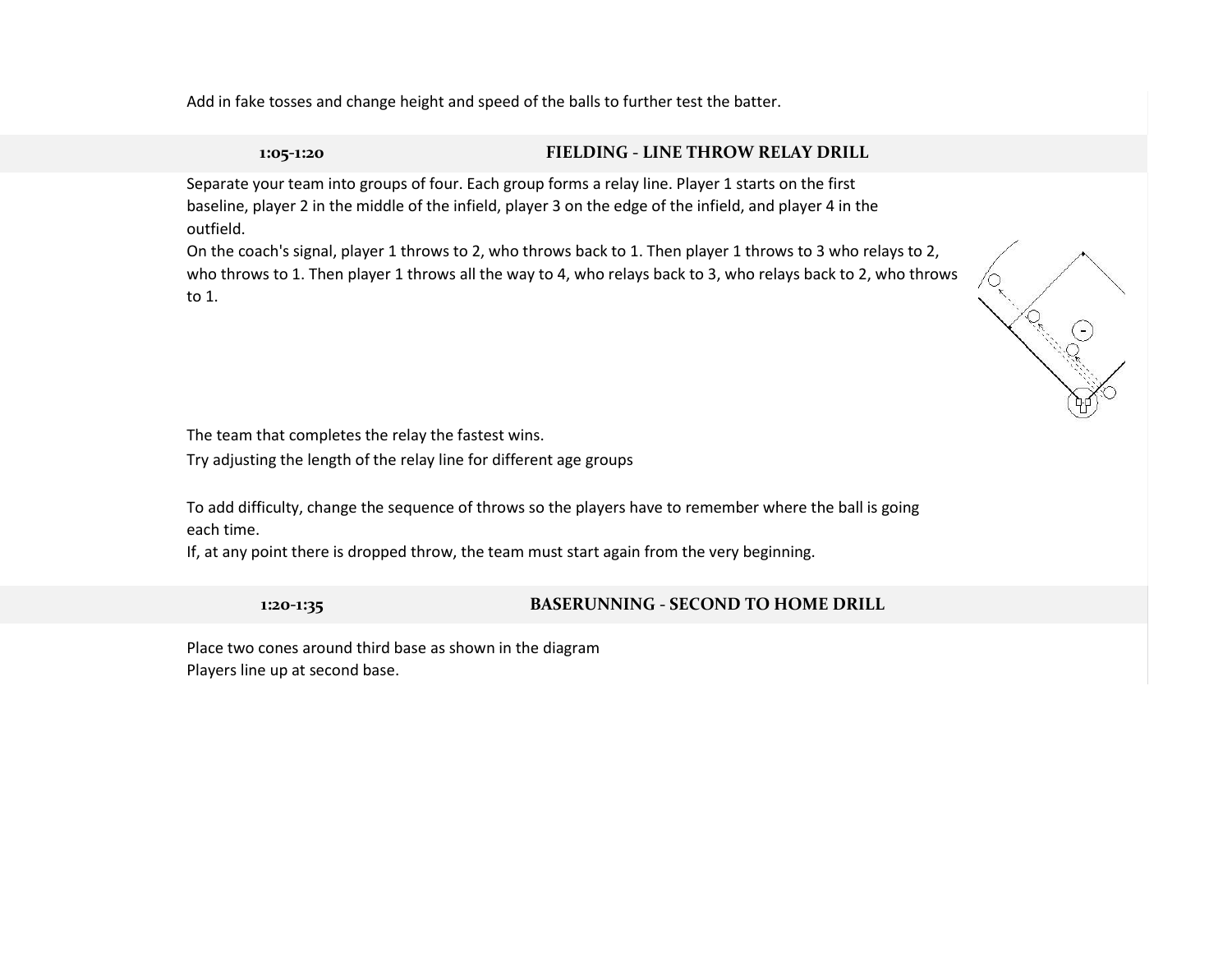Player 1 runs from second to third, angling out at the cone to make the turn. Player then runs around third staying inside the second cone and proceeds to home plate.



• Next player continues the drill until everybody has gone.

• Remember the shortest distance between two points is a straight line so make sure players run as straight as possible until they reach the first cone and angle out for the turn.

Players should be hitting the corner of the third base bag as they turn toward home.

| 1:35-1:40 | <b>WATER BREAK</b>        |
|-----------|---------------------------|
| 1:40-2:00 | <b>MODIFIED SCRIMMAGE</b> |

Set up real game situations with all infield and outfield positions filled, runners on base and a set number of outs Play a modified scrimmage with live pitching and hitting Stop the action and coach when necessary • Emphasize the skills focused on during today's practice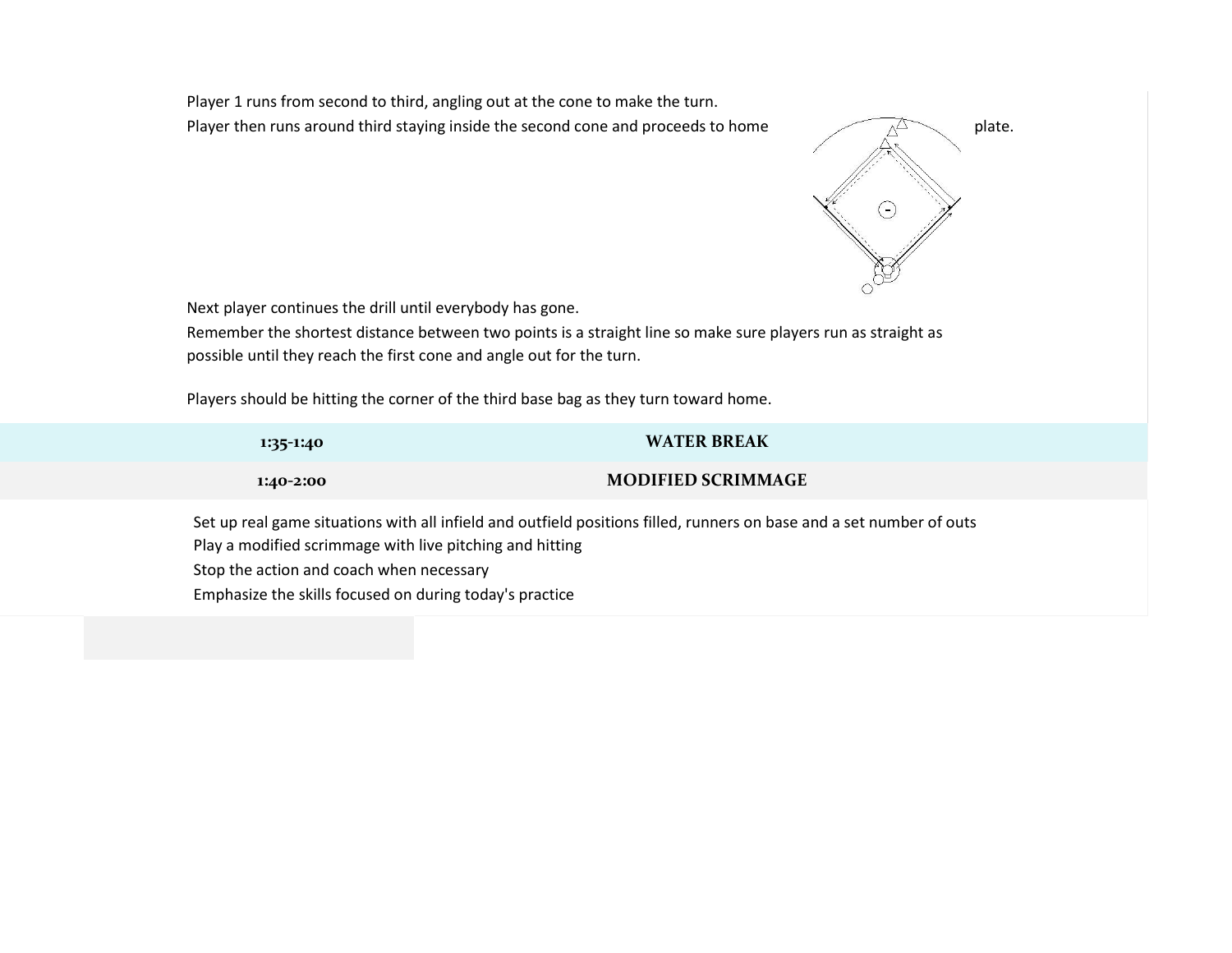|          | Date                                                                                                                                                                                                     |                                                                                                                                                                                                                       |  |
|----------|----------------------------------------------------------------------------------------------------------------------------------------------------------------------------------------------------------|-----------------------------------------------------------------------------------------------------------------------------------------------------------------------------------------------------------------------|--|
|          | $0:00-0:15$                                                                                                                                                                                              | <b>DYNAMIC WARMUP</b>                                                                                                                                                                                                 |  |
| $\cdots$ | Trunk Rotation - twist upper torso side to side<br>Leg Swings - alternate swinging each leg forward<br>Arm Circles - loosen up the shoulders<br>Forward Lunges - players should go as low as they<br>can | Lateral Shuffle - don't cross the legs<br>$\bullet$<br>High Knees - knees should be coming up to the waist<br>$\bullet$<br>Light Throwing - stand 10-15 feet apart - practice 4 seam grip<br>and showing a target box |  |
|          | 0:15-0:30                                                                                                                                                                                                | <b>BASERUNNING/FIELDING DRILL - STAR DRILL</b>                                                                                                                                                                        |  |
|          | Put an entire infield together, along with an outfield. The outfield will be more for<br>support rather than being completely involved in the star. You will also need a base<br>runner.                 |                                                                                                                                                                                                                       |  |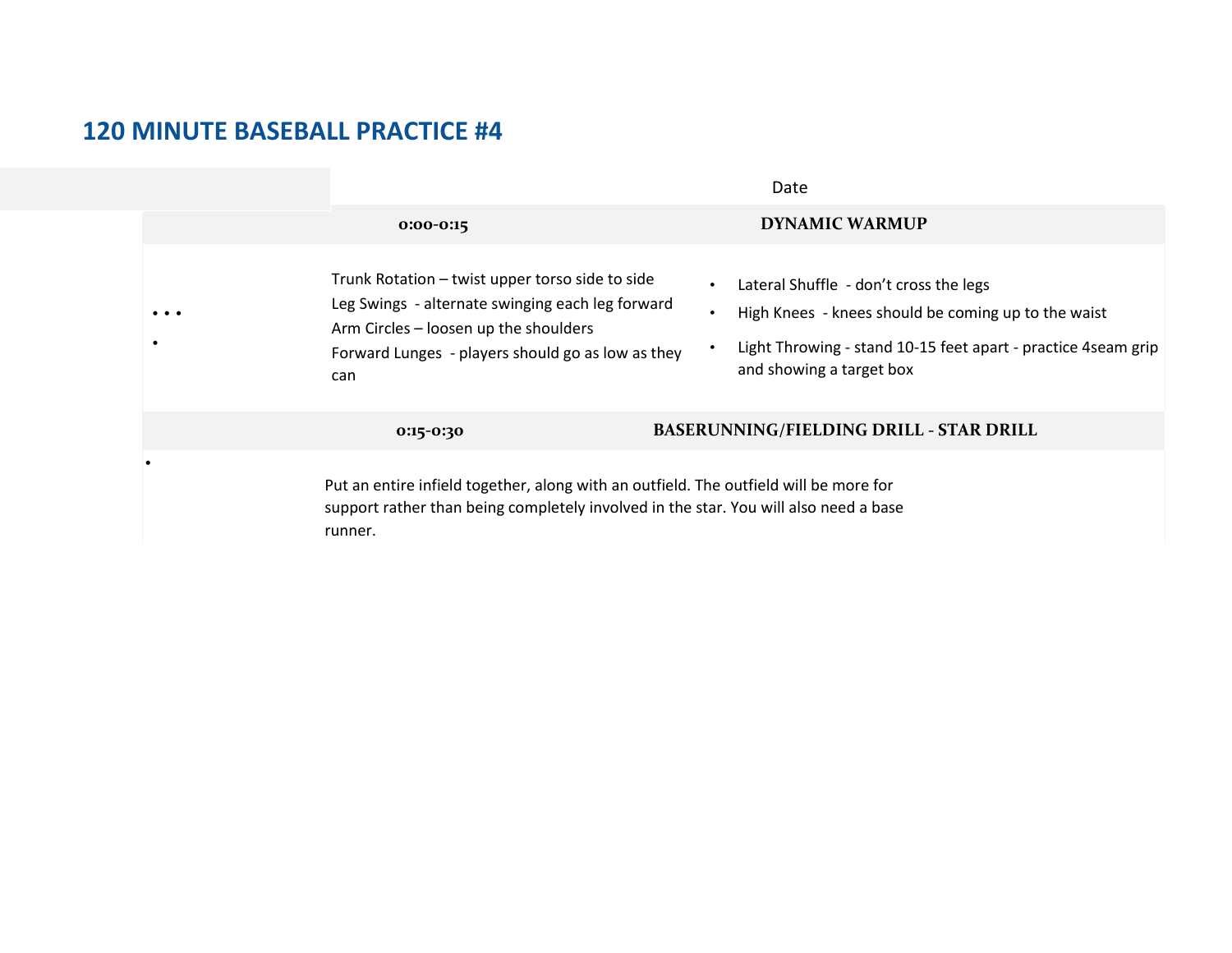• Coach hits the ball to the second baseman, who will then throw it to the third baseman, then the first baseman, then the shortstop, who then throws it home.



There is a runner that starts at first base and runs when the ball is first hit by the coach. The runner continues to run while this star drill is going on. The ball must get to all positions in the star before the runner reaches home



## **0:30-1:00 HITTING STATION #1 - EYE ON THE SPOT**

• Divide team into 3 stations and switch every 10 minutes

**Station 1 - Eye on the Spot**: Set up a tee that is about waist height for the player. Put a dime size dot on the backside of the ball, just above the halfway circumference of  $\Box$ ,  $\uparrow$   $\Box$  the ball. Place the ball with the spot facing toward the backstop.



• Hitters focus on the spot and use proper mechanics to hit the ball into a fence or net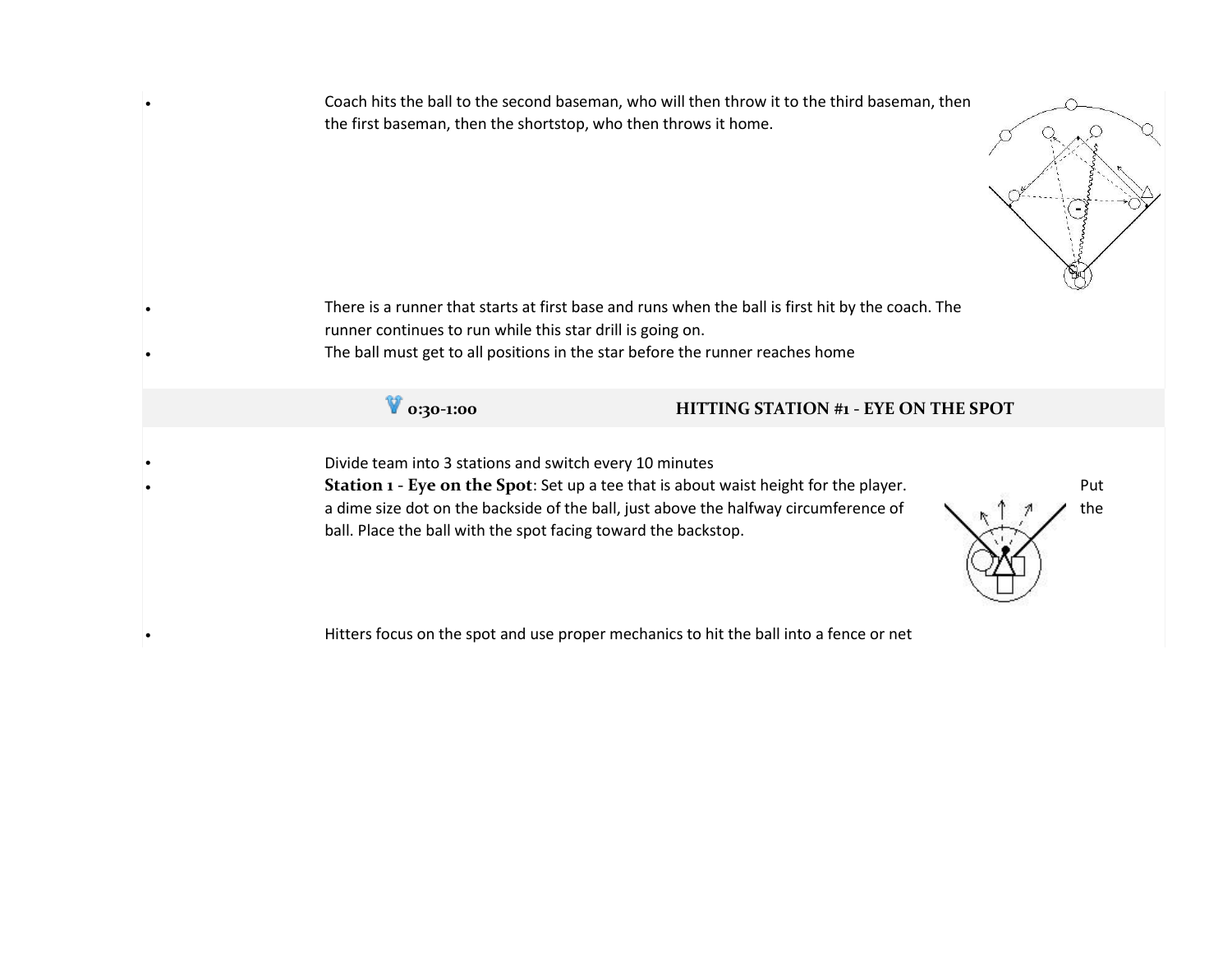This drill is designed to get players to keep their eye on a certain spot on the ball, which increases concentration and focus

## **0:30-1:00 HITTING STATION #2 - COLORED BALL TOSS**

• Divide team into 3 stations and switch every 10 minutes • **Station 2 - Colored Ball Toss**: Coach sets up in soft toss position with two different colored baseballs Coach tosses two balls to the batter and calls out the color that should be hit.



Batter focuses in on the correct ball drives it into the fence or net. Add in fake tosses and change height and speed of the balls to further test the batter.

## **0:30-1:00 HITTING STATION #3 - CONTACT AND FREEZE**

• Divide team into 3 stations and switch every 10 minutes • **Station #3 - Contact and Freeze:** Batters line up with at least 5 feet of space in each direction. Coach stands in front of the batters.

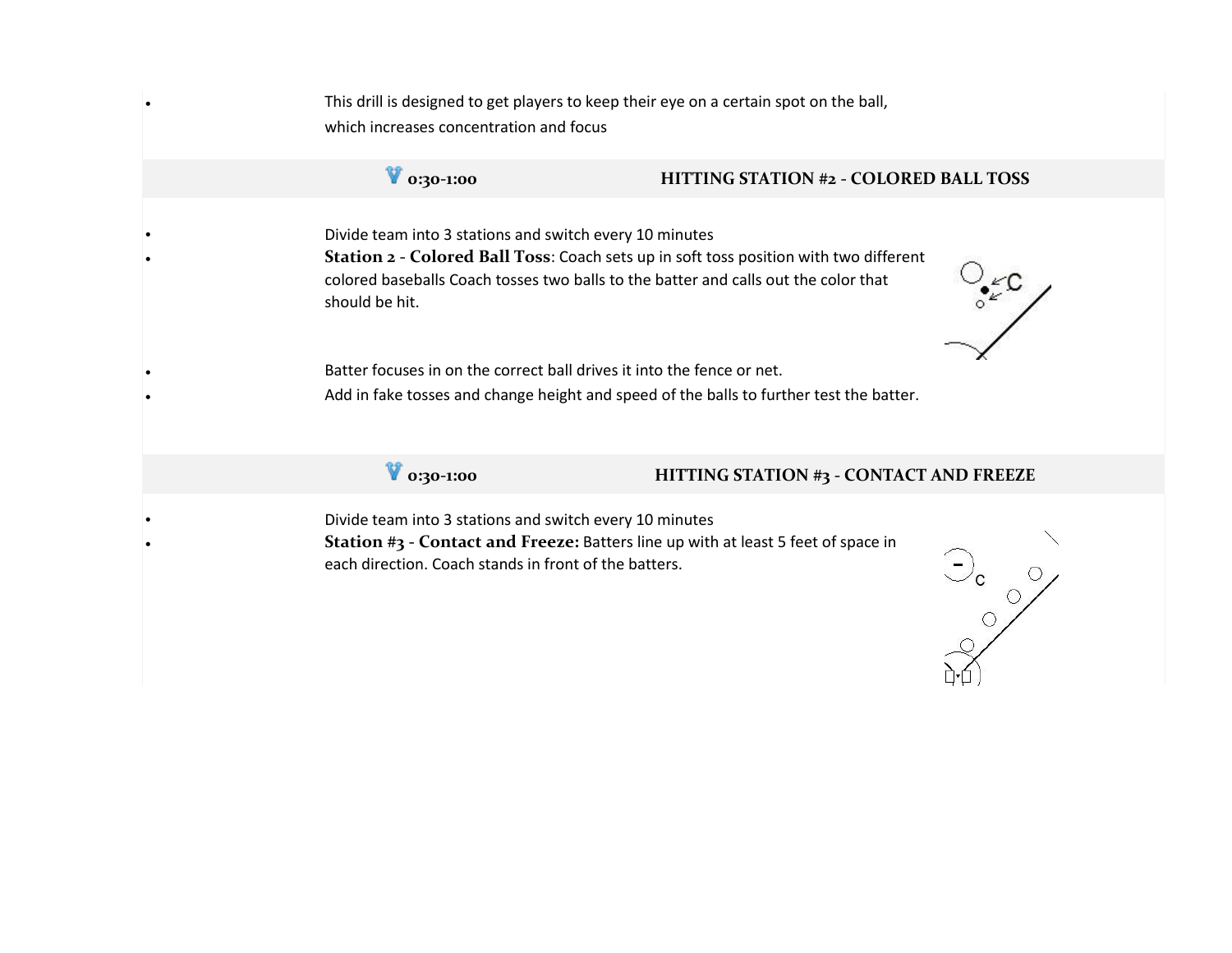• Coach calls out a certain pitch (for example, low and outside, inside high, down the middle, curve, slider, etc.) and batters immediately take the appropriate swing and freeze where they would make contact with the ball.

Coach observes the swings and ending bat position and makes corrections

•

| 1:00-1:05                                         | <b>WATER BREAK</b>                                                                                                                                                                                                                  |   |
|---------------------------------------------------|-------------------------------------------------------------------------------------------------------------------------------------------------------------------------------------------------------------------------------------|---|
| $1:05-1:25$                                       | BASERUNNING/FIELDING DRILL - SACRIFICE PLAY                                                                                                                                                                                         |   |
| Set up a full infield and<br>a bunt or a sac fly. | outfield, a batter and a r inner on first, second or third.<br>The batter must get the runner to the next base, but only using one of two plays:<br>The fly ball must be deep enough to advance the runner and the bunt needs to be | Δ |
| effective enough not to be a double play ball.    |                                                                                                                                                                                                                                     |   |
| tag up on a fly ball.                             | Runners should work on getting good leads and a quick jump on a bunt or a good<br>Batters should work on hitting a fly ball nting to the best                                                                                       |   |
| on purpose and also bu areas to avoid<br>outs.    |                                                                                                                                                                                                                                     |   |